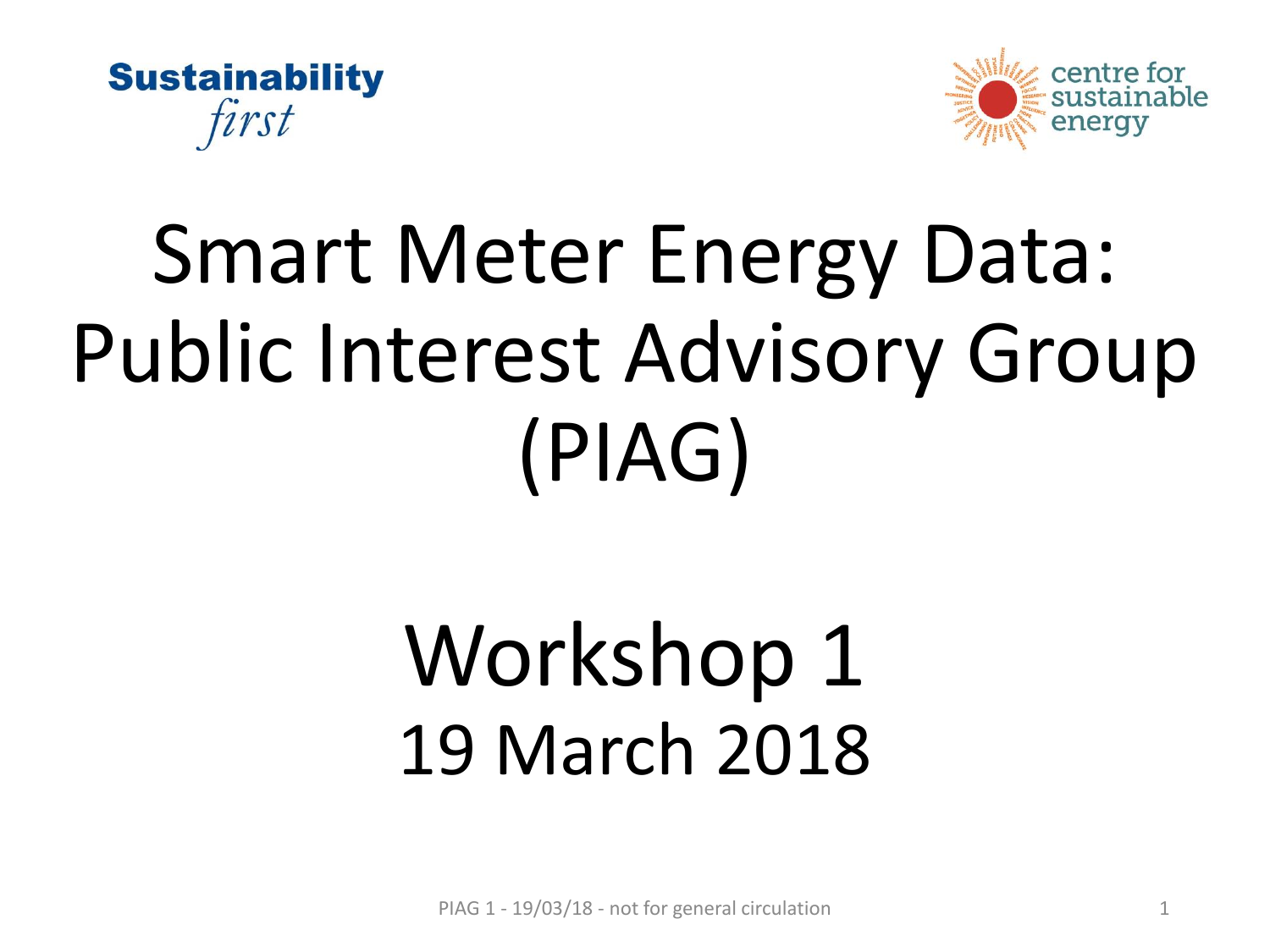

# **Welcome, Introductions & PIAG Housekeeping**

## Simon Roberts Centre for Sustainable Energy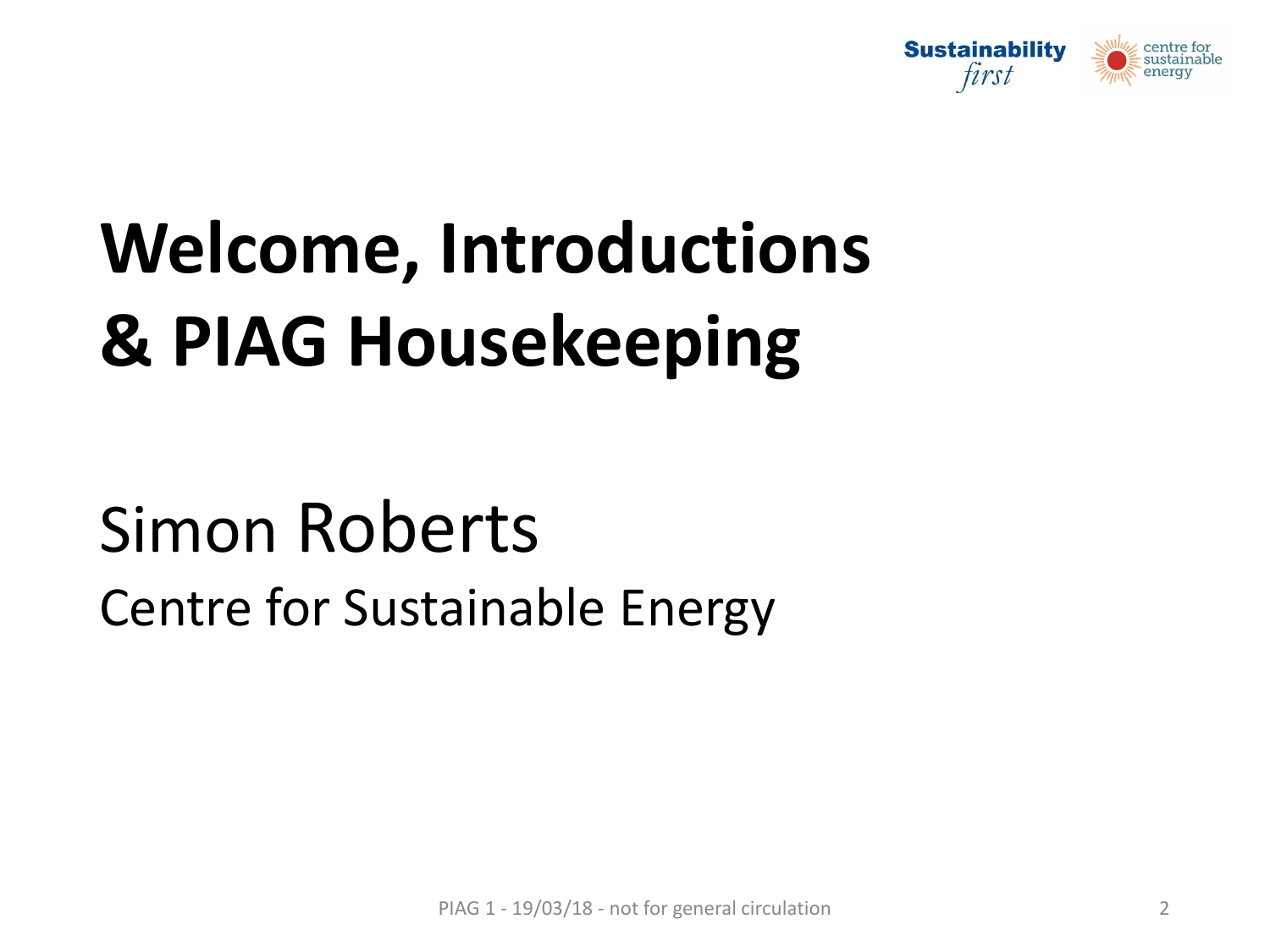

# Agenda – Workshop 1

- Housekeeping
- Colleague updates
- PIAG process strawman
- Clarifying what smart meter data could add to the public interest
	- What does PIAG mean by the public interest
	- Developing initial 'use-cases' early thoughts and stakeholder perspectives
- On what basis can smart meter data currently be accessed and by whom ?
	- ICO Privacy Rules, GDPR & DAPF
	- Insights from :
		- International comparisons
		- Treatment of data ethics in other sectors
- Future workshop topics & forward work programme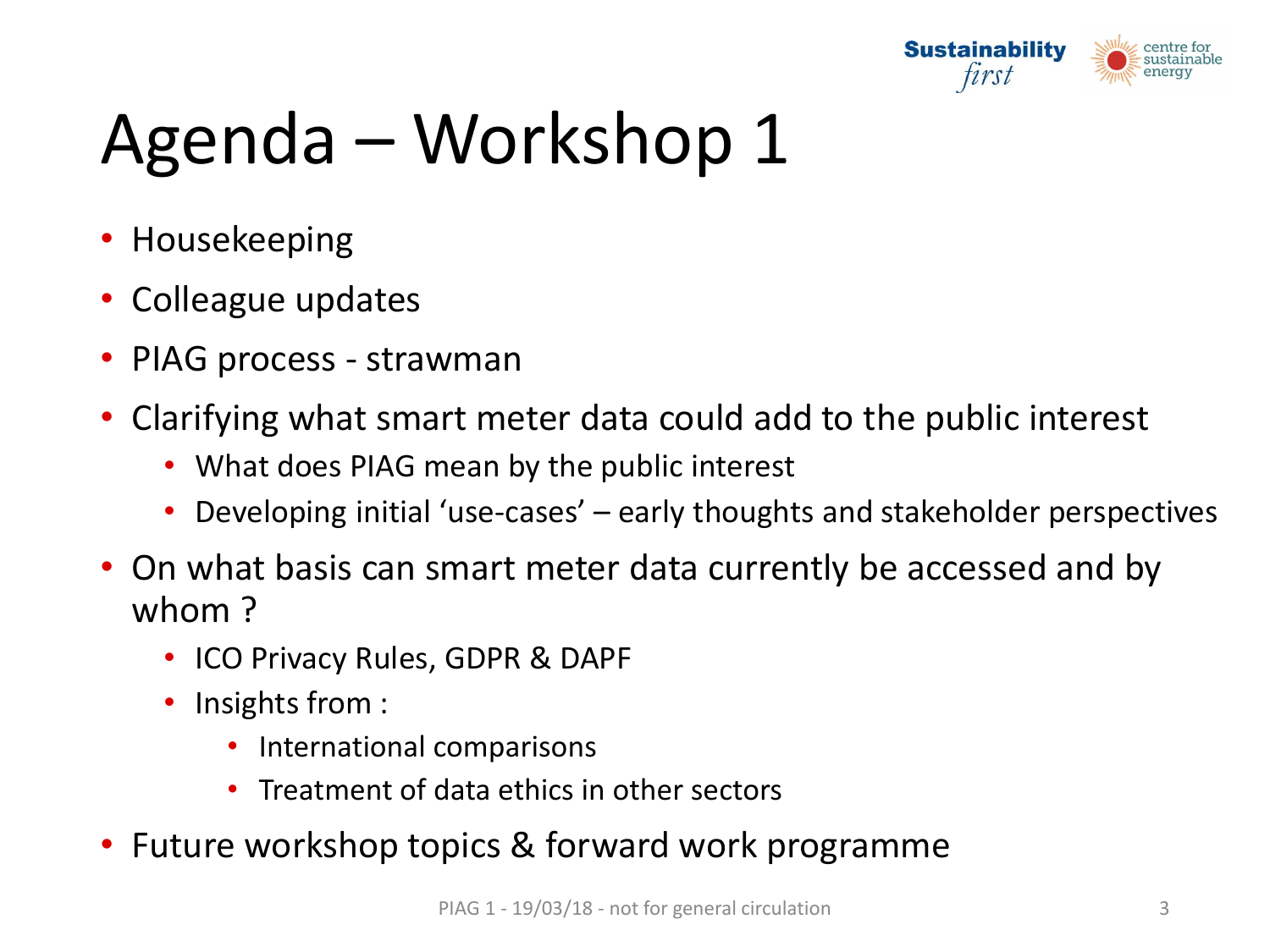

# Colleague Updates

- BEIS
- Ofgem
- Citizen's Advice
- DNO
- Elexon
- UCL SMRP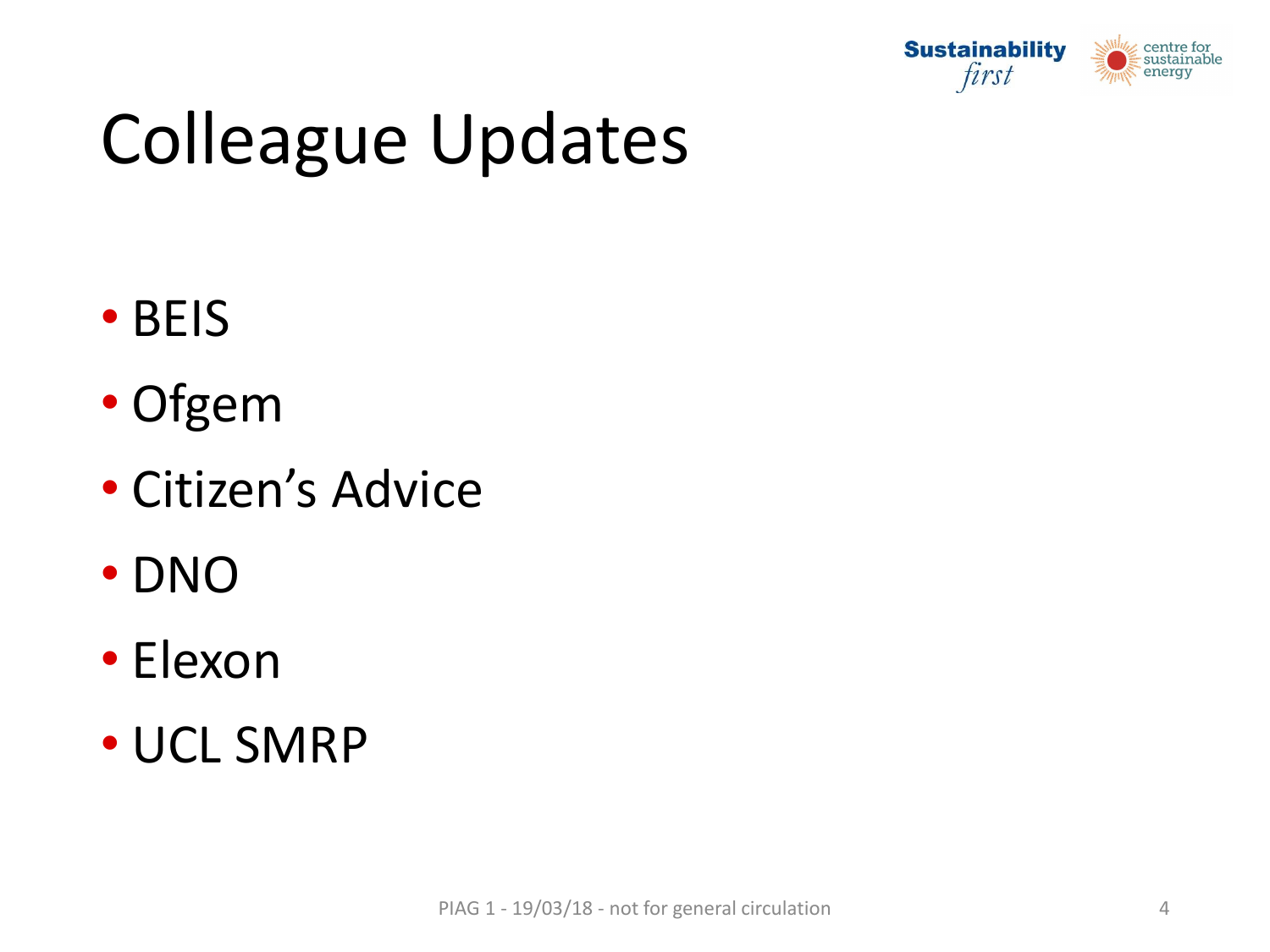

# PIAG Modus Operandi - reminder

- 18 month project to March 2019
	- PIAG membership represents broad range of public interest views
	- So far as timetables allow, in parallel with DAPF review & Ofgem settlement reform
- Bi-laterals
- Customer research. Avoid duplication. Possibly focus groups.
- Communications consciously 'low key'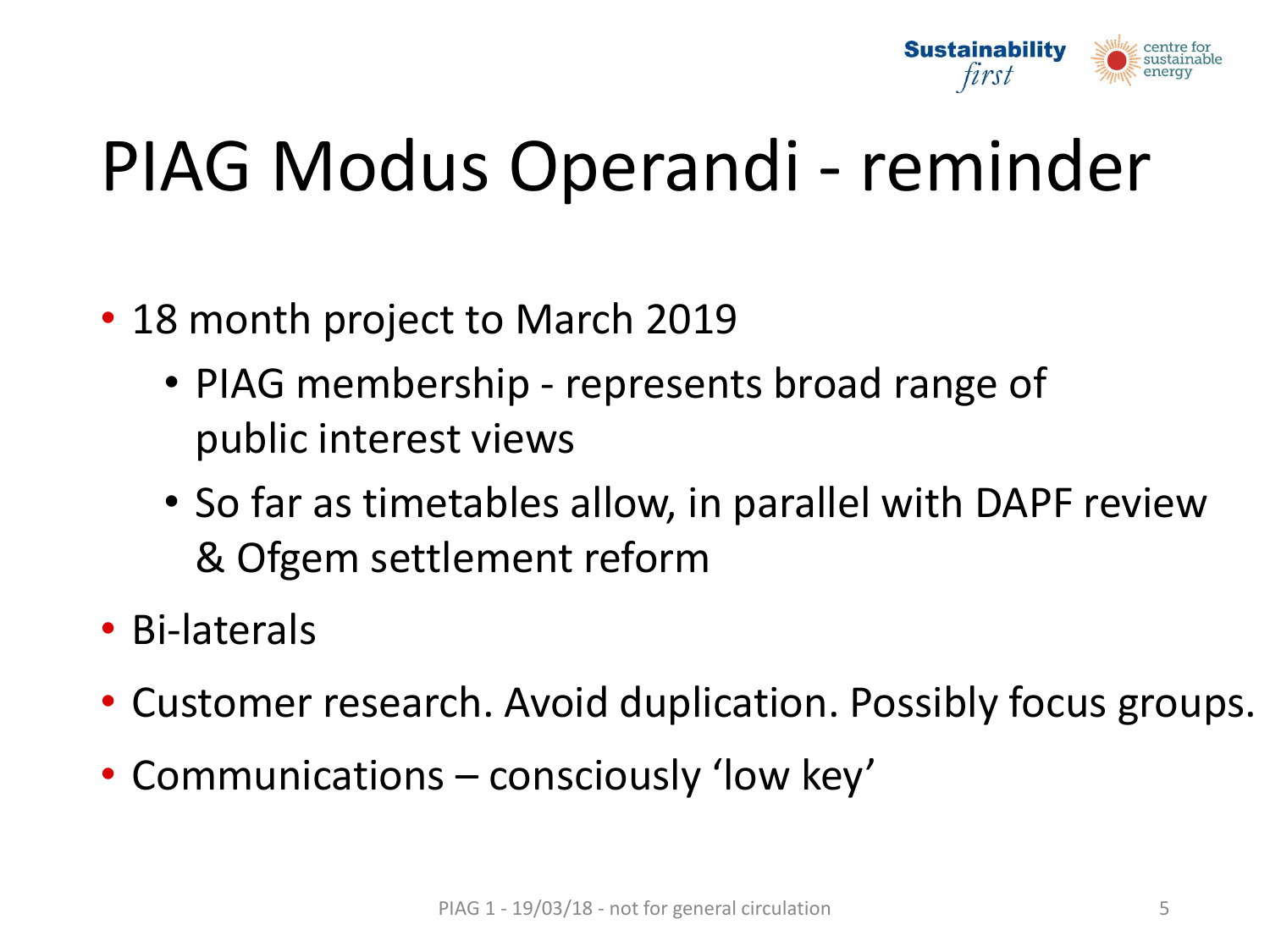

#### PIAG process – our strawman

#### • **What can smart meter data add to the wider public interest?**

- What does PIAG mean by the 'public interest'
- Applications & use-cases (March →July 2018)
- Data characteristics & attributes (March →July 2018)

#### **• Who can access smart meter data and on what basis?** (March  $\rightarrow$  July 2018)

- Privacy rules ICO, GDRP, DAPF
- International examples
- Data ethics other sectors
- **Potential future routes for accessing smart meter data for public interest purposes** (November 2018)
	- Likely process & costs
	- SMRP consortium DCC
	- DNO Other?
- **What capabilities are needed to make use of meter data for public interest purposes ?**  (November2018 – March 2019)
- **Final PIAG Report & Principles**  will pull together across these four themes. (March 2019).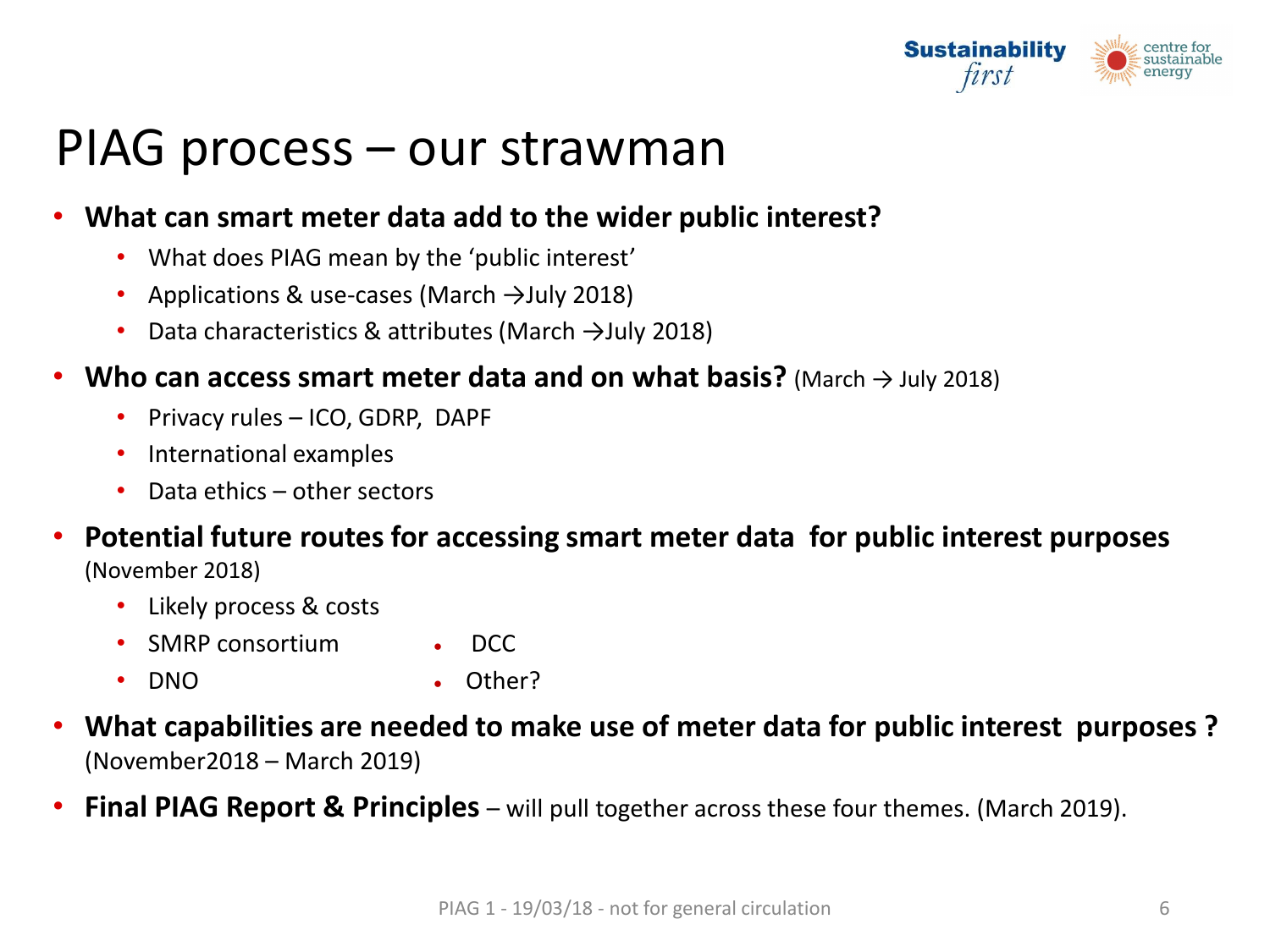

## **Clarifying what smart meter data could add to the public interest**

Framing 'public interest' questions on access to smart meter data

## Judith Ward Sustainability First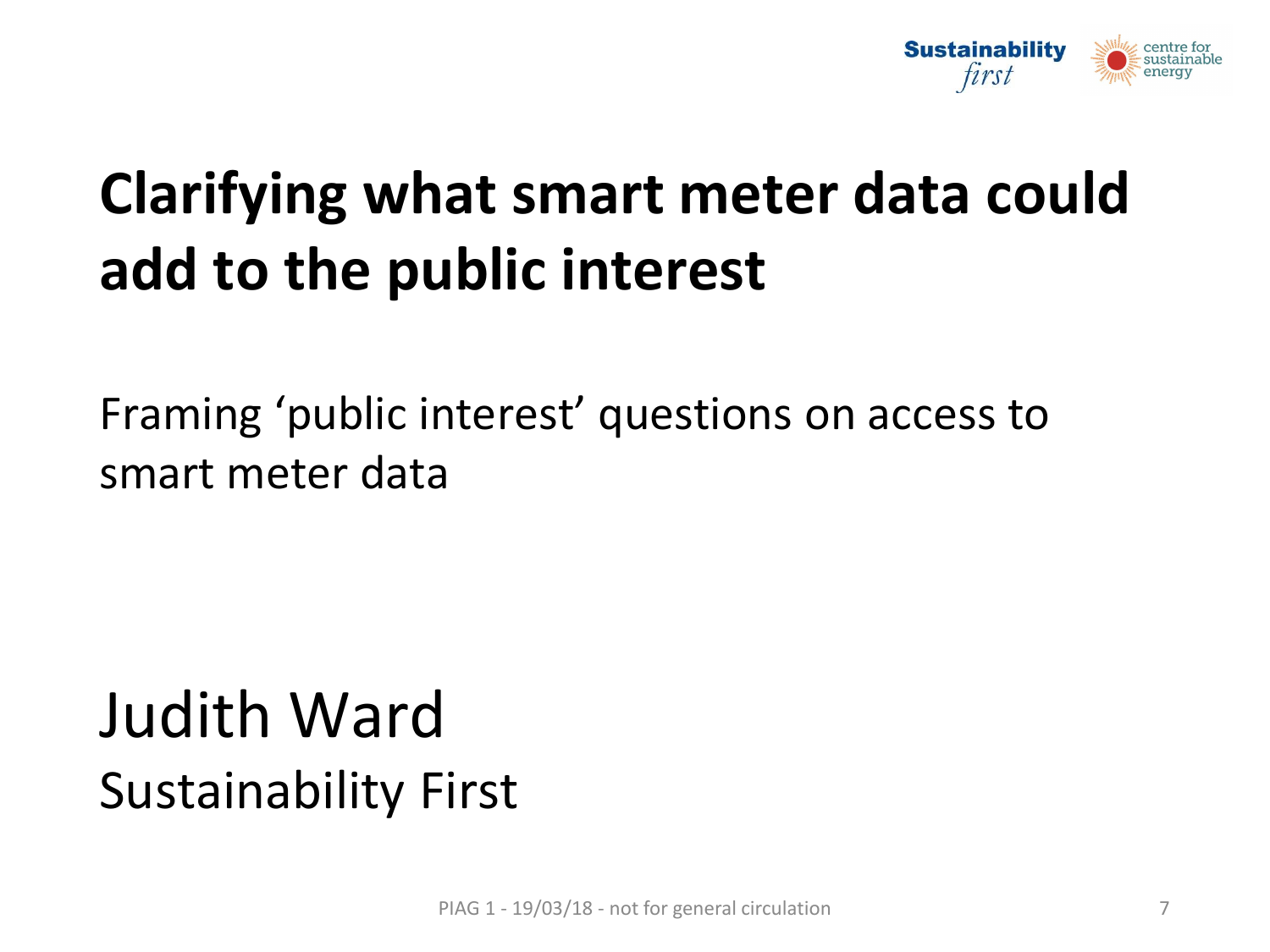

#### Why enable access to smart meter data for a 'public interest' purpose ?

- BEIS Smart Meter CBA (Nov 2016) & earlier IA (2014) : mostly silent on potential for wider 'public interest' benefits from smart meter data
- A main 'public interest' purpose of access to smart meter data is **to improve upon the current evidence-base for energy-use - & so support better public policy-making & delivery.**
- A better evidence-base should **serve wider societal goals -** by enabling improvements in **research, analysis, prediction, evaluation & targeting of public policy**.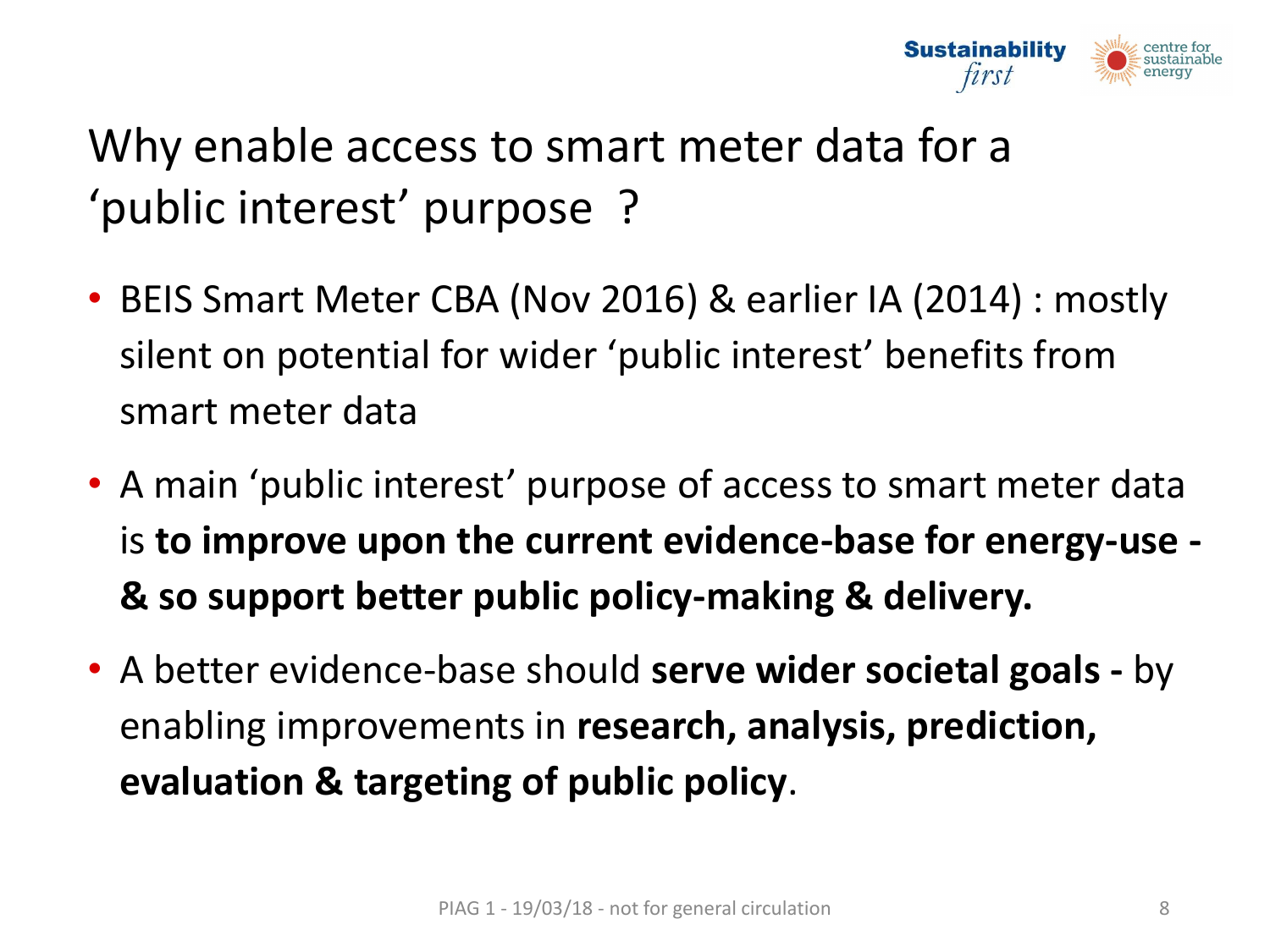

## What does a 'public interest' purpose look like? \* 1 **National-level**

• **Improved models → better forecasting & prediction** 

BEIS / ONS - Energy Consumption in the UK, DUKES ; Ofgem – State of the Markets Report ; National Grid – Future Energy Scenarios etc

- Better inputs to **whole-system** thinking (investment, operational)
- Better grasp of **distributional impacts** of policy
- Better targeted policy, measures & evaluation  $-e.g.$  for different population segments (elderly, vulnerable, fuel-poor), for low-carbon

<sup>\*</sup> Analysis in 2016 for SF/CSE/Teddinet - by UCL & University of Exeter - identified a number of 'public interest' benefits from smart data.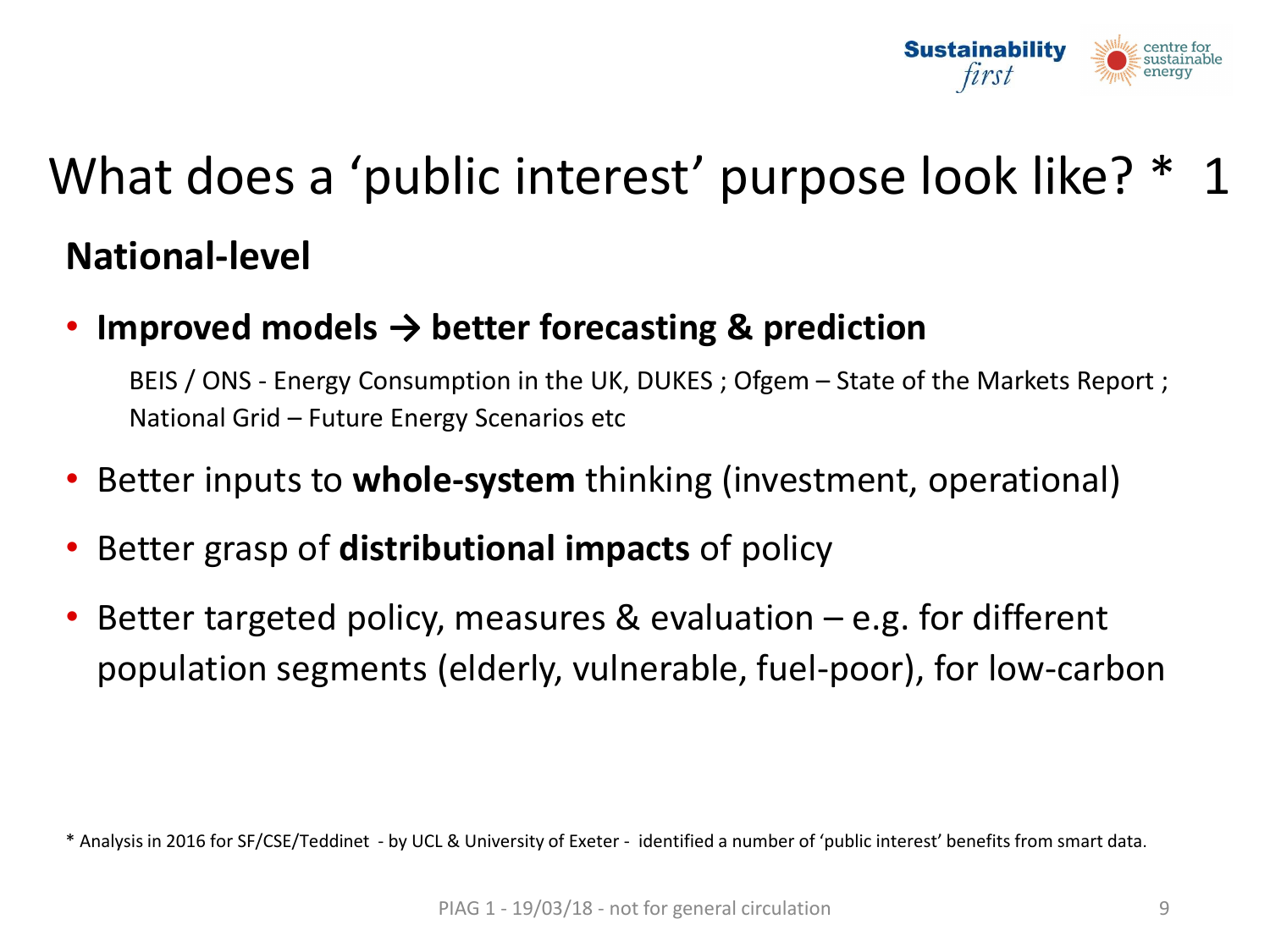

## What does a 'public interest' purpose look like? \* - 2 **Regional / local**

- Market actors & others better targeted investment for smart grid, demand-side, smart energy, *plus* clearer view of local/community needs
- Regional authorities, cities, communities  $-$  better evidence by which to plan & develop energy-related infrastructure and low-carbon measures (EVs; heat; homes; local energy schemes).
- Better evidence by which to target services for different population segments - elderly, vulnerable, fuel-poor
- Better-informed partnerships & collaborations with local authorities, social landlords, health agencies, community bodies

\* Analysis in 2016 for SF/CSE/Teddinet - by UCL & University of Exeter - identified a number of 'public interest' benefits from smart data.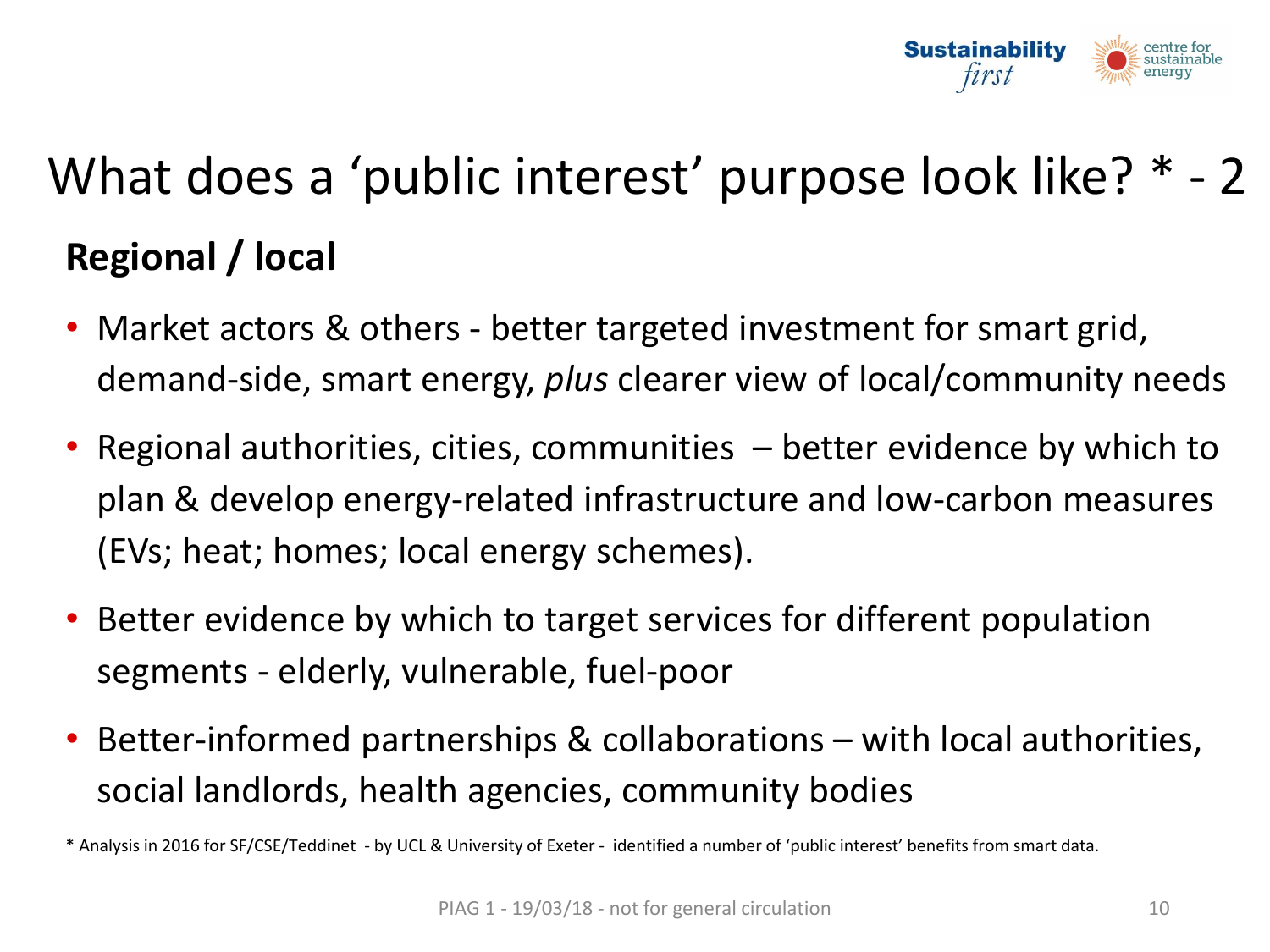

How to balance judgements on whether 'public interest' purposes may warrant access to smart meter data  $? - 1$ 

**Current legal frameworks** – offer limited guidance on how to set about *judging the balance* between (1) individual customer protections, and (2) any potential wider public interest benefits from accessing smart meter data (see later slides & Maxine's paper).

- **Data Protection Act & GDPR**  each allow access to data for 'research, history and statistics' (DPA 1998, section 33. GDPR 2017, article 89). But, a main focus to protect and anonymise individual data.
- **FOI 2000 Pt II – ICO Public Interest 'Test'.** Guidance on balancing a decision on whether a particular FoI disclosure may / may not be in the public interest. Case-specific.
- **DAPF 2012**  Drafted around protections for individual customer . Explicit individual customer 'opt-in' for access to more granular data.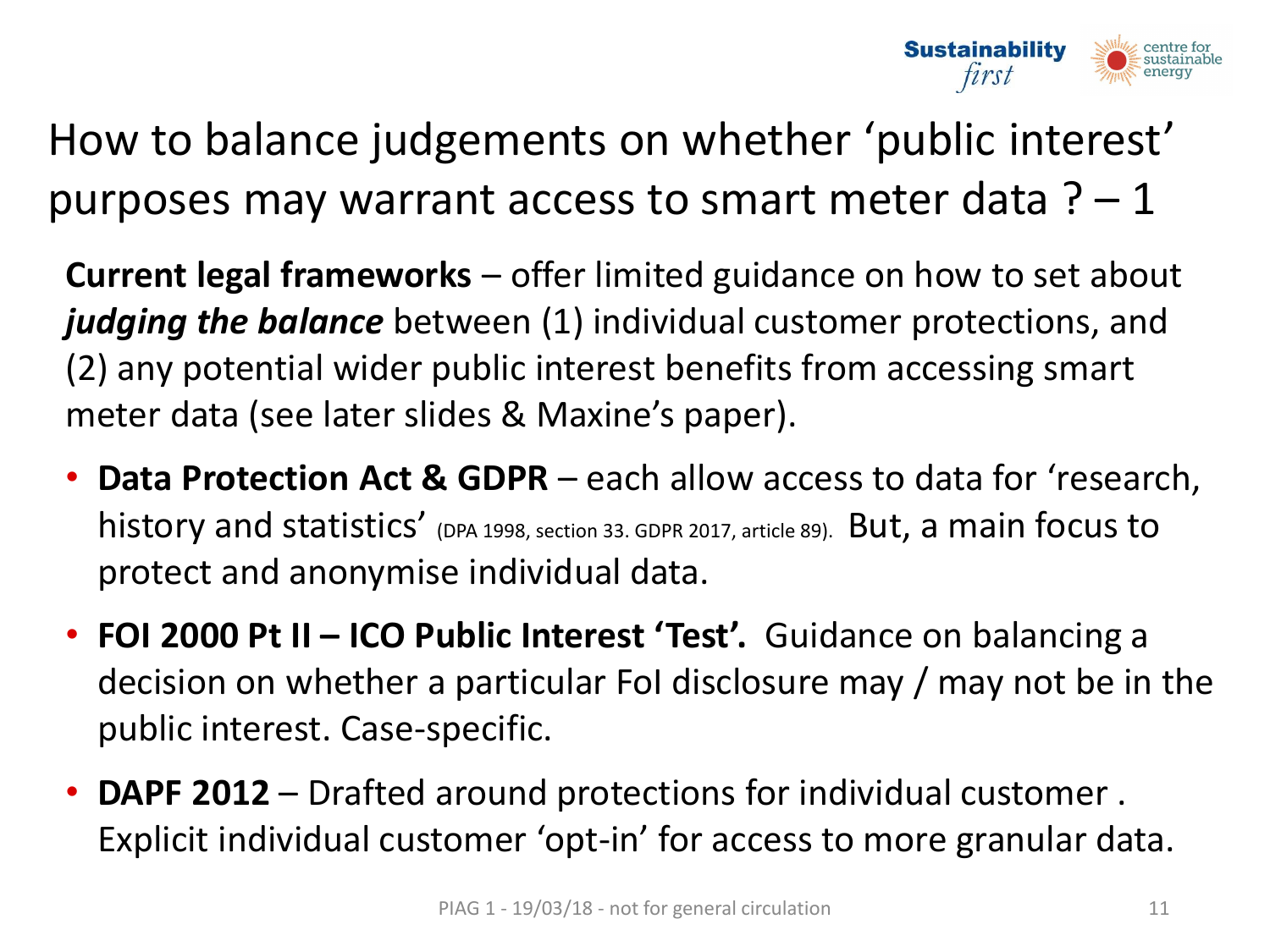

How to balance judgements on whether 'public interest' purposes may warrant access to smart meter data  $? - 2$ 

• **Freedom of Information Act 2000 Part II: ICO guidance on a 'Public Interest Test' –** when responding to an FoI request :

*'The public interest can cover a wide range of values and principles relating to the public good, or what is in the best interests of society. Thus, for example, there is a public interest in transparency and accountability, to promote public understanding and to safeguard democratic processes. There is a public interest in good decision-making by public bodies, in upholding standards of integrity, in ensuring justice and fair treatment for all, in securing the best use of public resources and in ensuring fair commercial competition in a mixed economy. This is not a complete list; the public interest can take many forms'.* 

(for 'qualified' exemptions. Public Interest Test Guidance. ICO July 2016 v 2.1 para 9)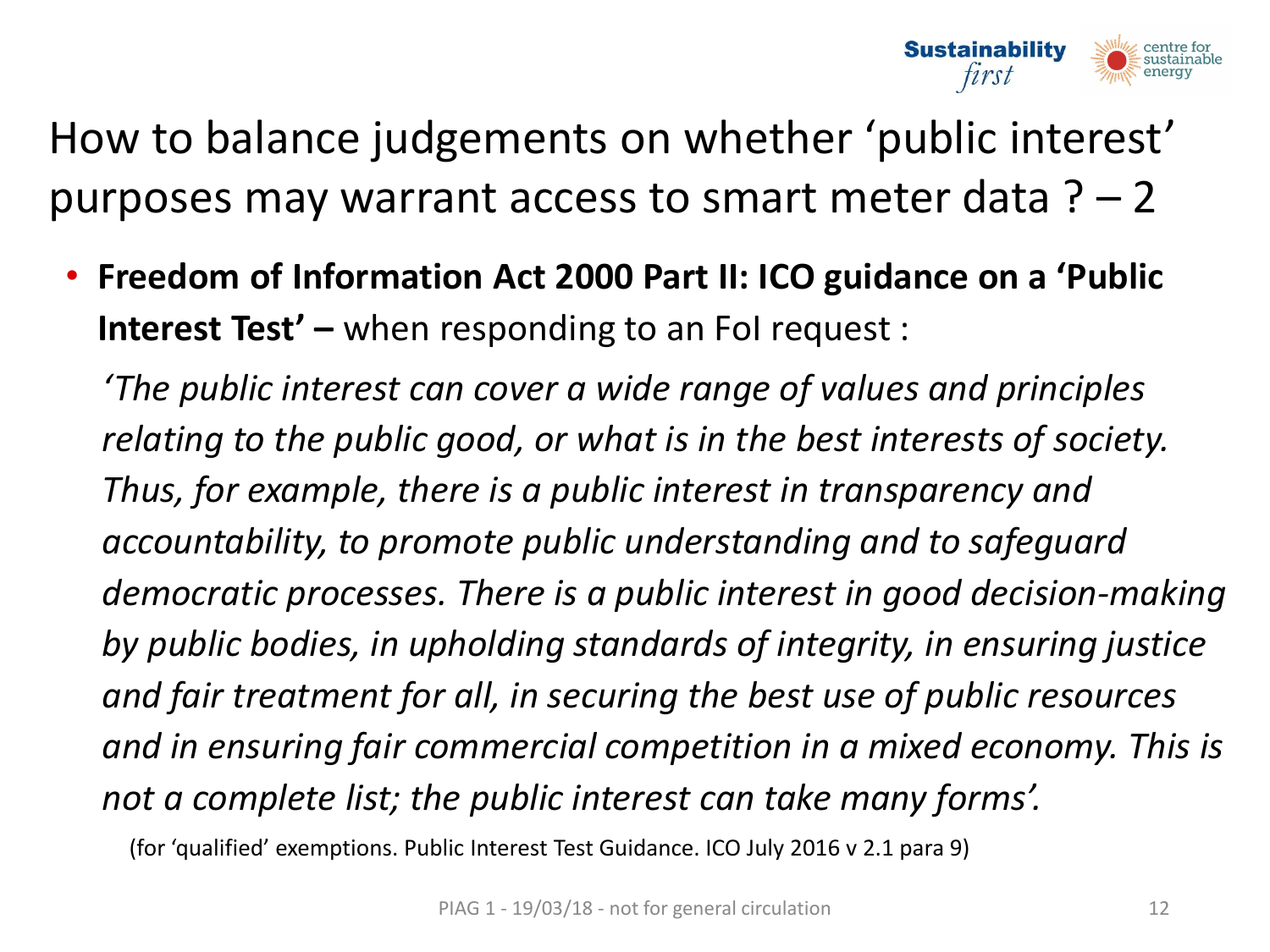

#### For PIAG, our start-point is a 'process' – rather than a public interest definition

- A simple 'public interest' definition may have rather limited value at this point as an overall guide for accessing smart meter data.
- But a *process\** that seeks (1) to understand the public interest on access to smart meter data, and, through this, (2) to balance different and legitimate interests – could be helpful (SF New-Pin project).
- In the year ahead, our proposed PIAG Process aims to build a systematic picture & a better understanding of :
	- Key 'public interest' topics on access to smart meter data
	- Any significant areas of agreement / disagreement
	- What a **'good' and balanced outcome** might look like in taking account of individual protections while also serving wider public interest goals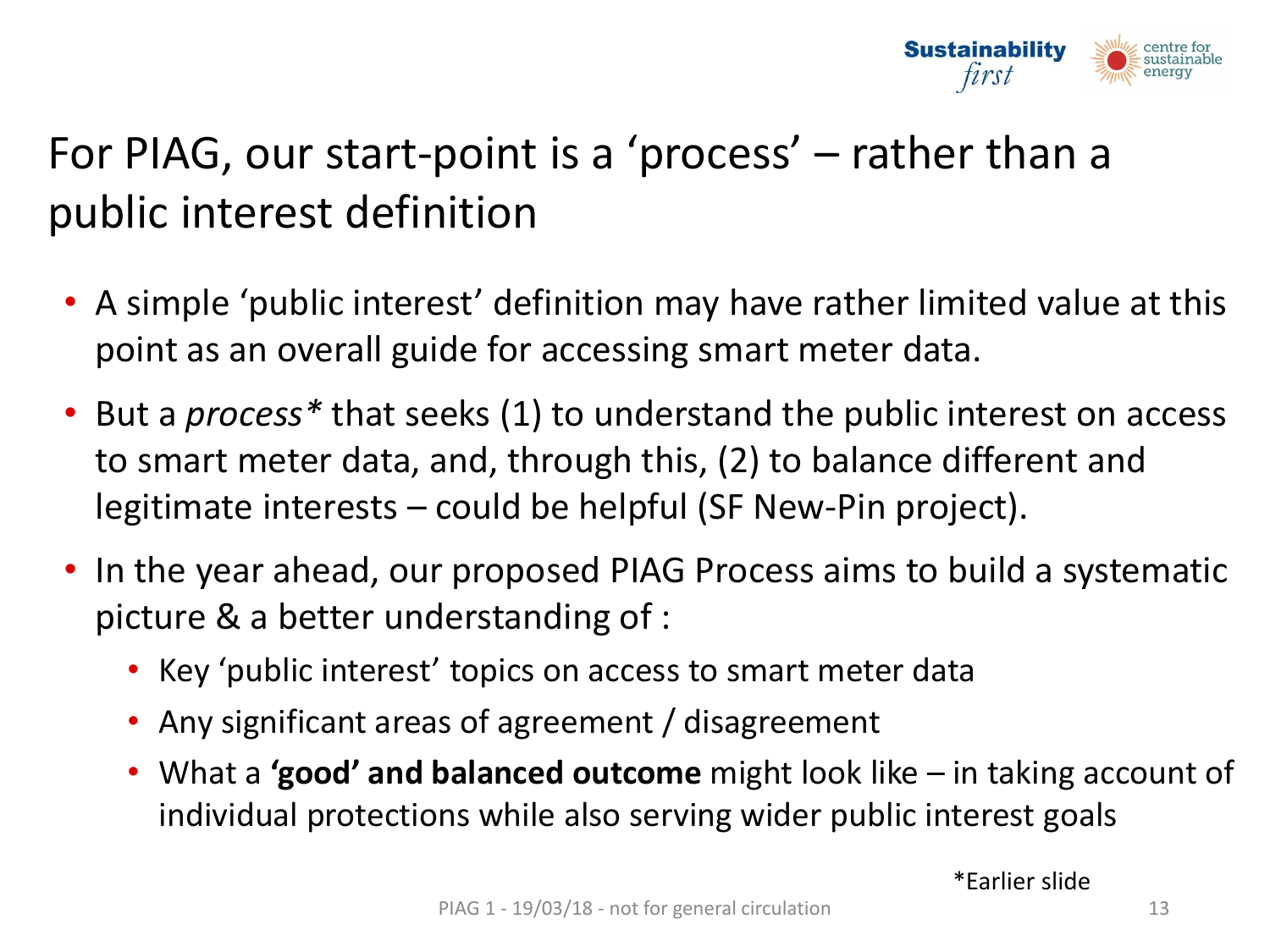

#### Are these the 'right' public interest questions to frame PIAG's work ?

- How to get a better view of **customer-thinking on trade-offs** between privacy, data access and the public interest (consumer research – PIAG, others )?
- What are the **main 'public interest' purposes** for accessing smart meter data?
- Can some purposes for data-access be ruled 'out-of-scope' in public interest terms (e.g if to improve individual targeting / commercial offers)?
- **Which actors** are most likely to seek access to smart meter data **for a public interest purpose (and chiefly for what purpose)**?
- What are the **most likely routes** open to those actors to seek access to customer smart meter data (e.g. DCC, SMRP etc)?
- Under present rules, **how far can these actors already fairly readily access smart meter data** – and whether **at reasonable cost**?
- Whether **key public interest purposes** are at risk of **remaining unserved** without additional steps in support of data-access ?
- **Potential risk to the customer** (individual, collectively) should current thinking on dataaccess arrangements evolve for 'public interest' reasons?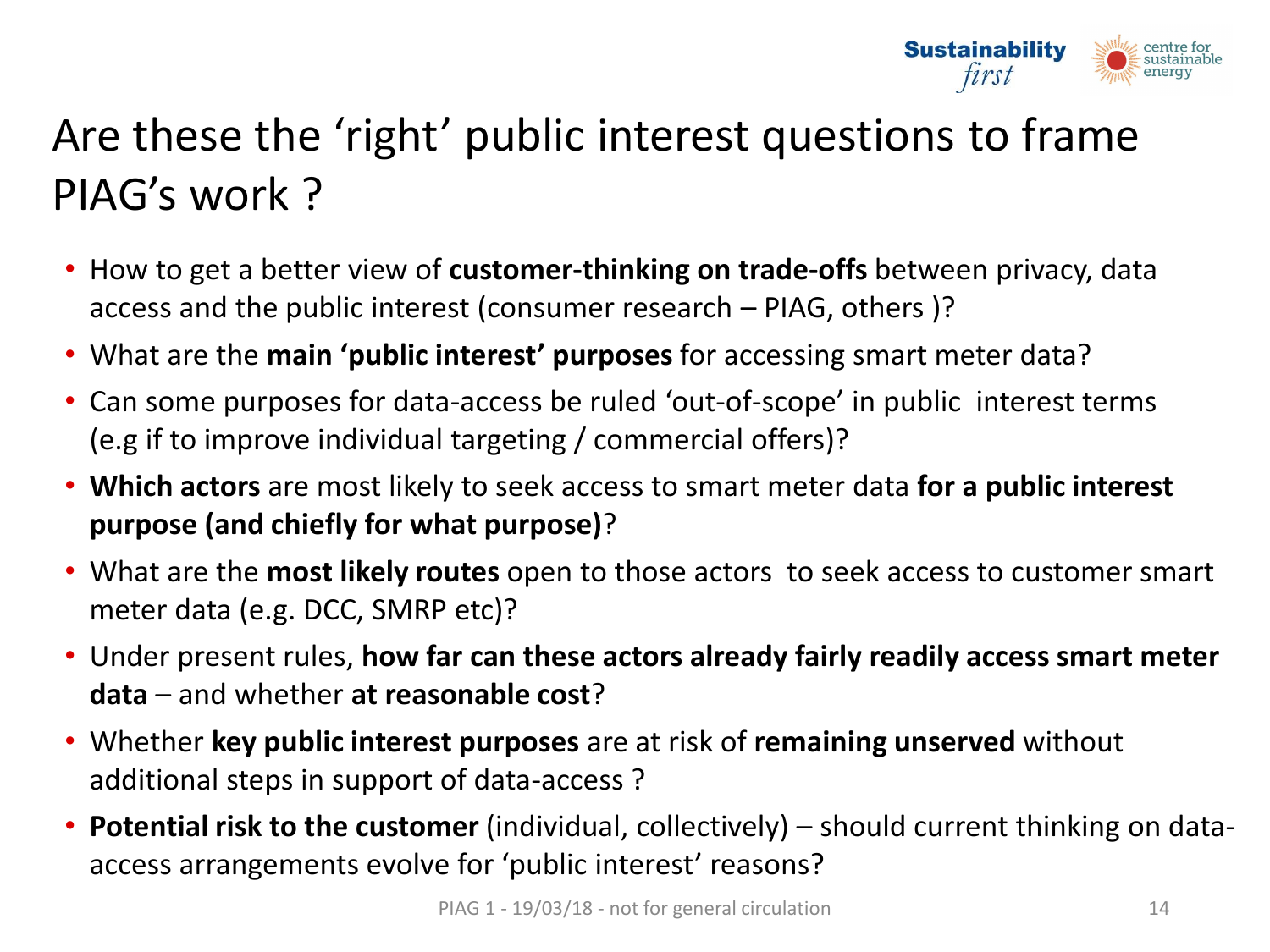

## **Clarifying what smart meter data could add to the public interest**

Developing initial 'use-cases' – early thoughts

Nicky Hodges Centre for Sustainable Energy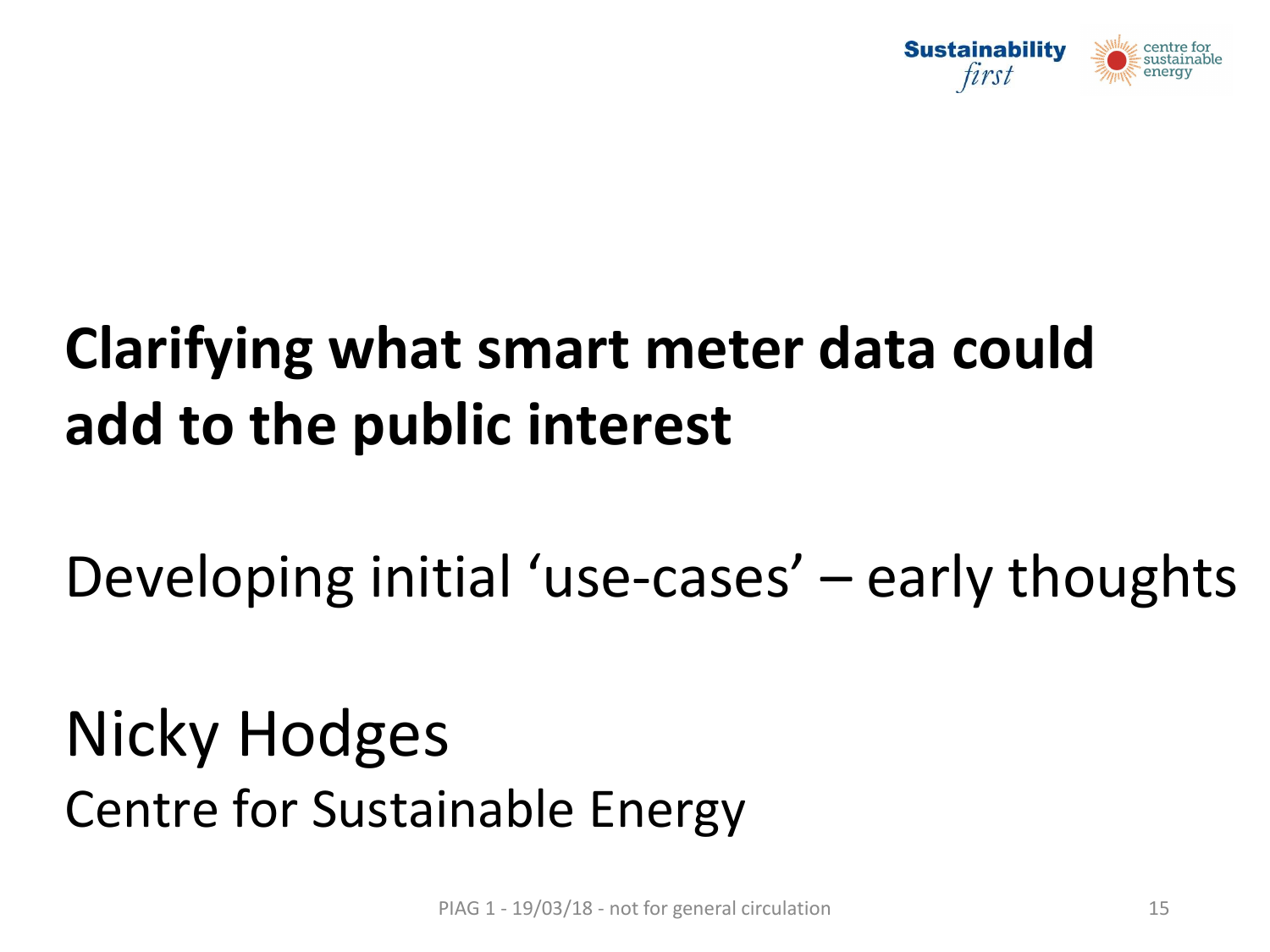

#### Amongst potential public interest users, early indications are of:

- Limited appreciation of existing rules and arrangements regarding smart meter data privacy and access
- Desire for minimum burden means to access smart meter data for a variety of potential uses
- Variation in understanding of what intended outcomes are or aren't achievable from proposed uses of smart meter (including with other uses)
- Limited strategic preparedness for enabling use of bulk smart meter data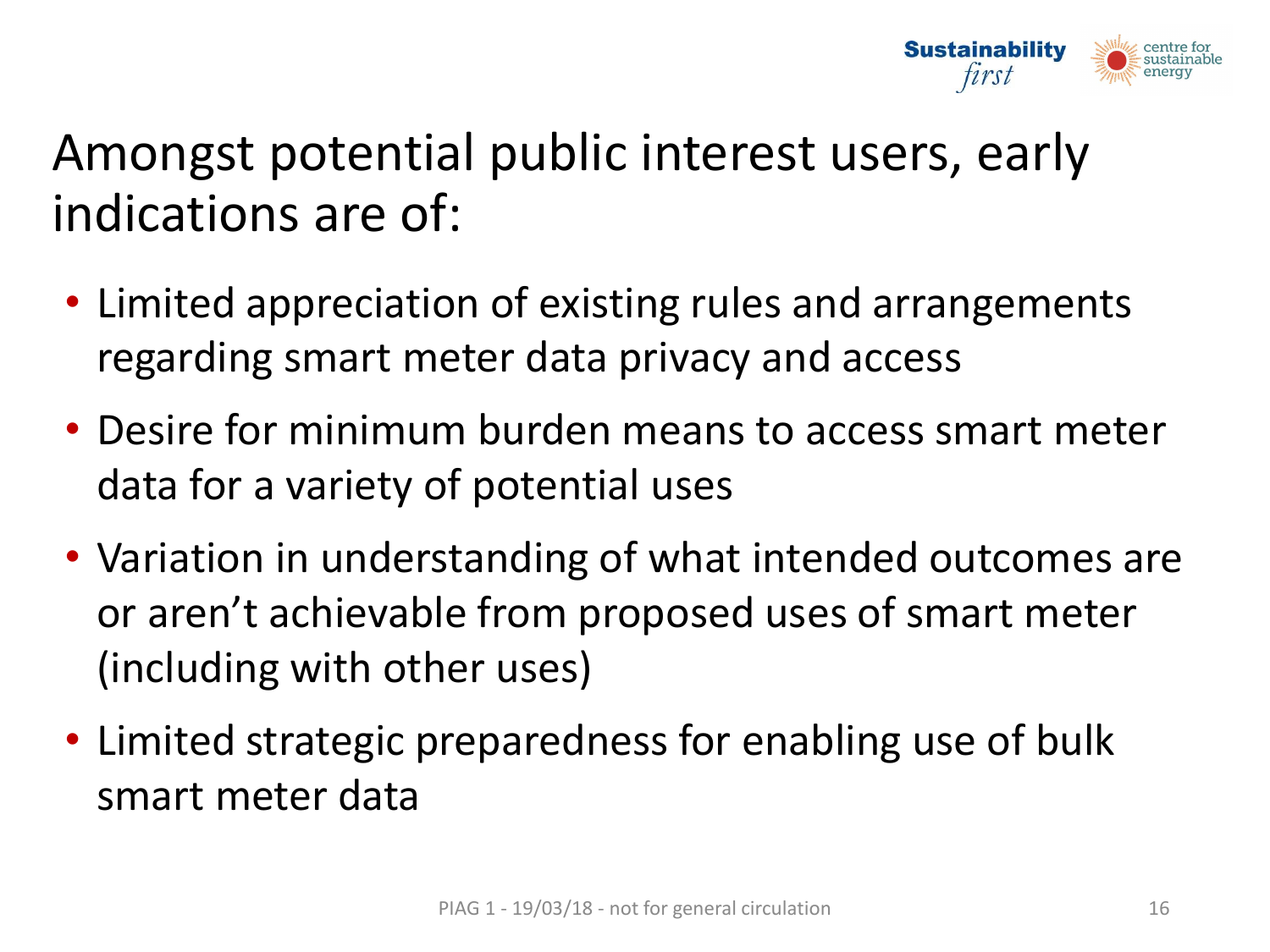

#### Initial 'Use Cases' – next steps

- Further round of interviews with potential users re potential use cases and the data-related requirements
- Critical thinking if/how proposed uses of smart meter data can be applied to achieve public interest outcomes
- Output: refined set of use cases, identifying the balance in data requirements, privacy and opportunities for public interest benefit.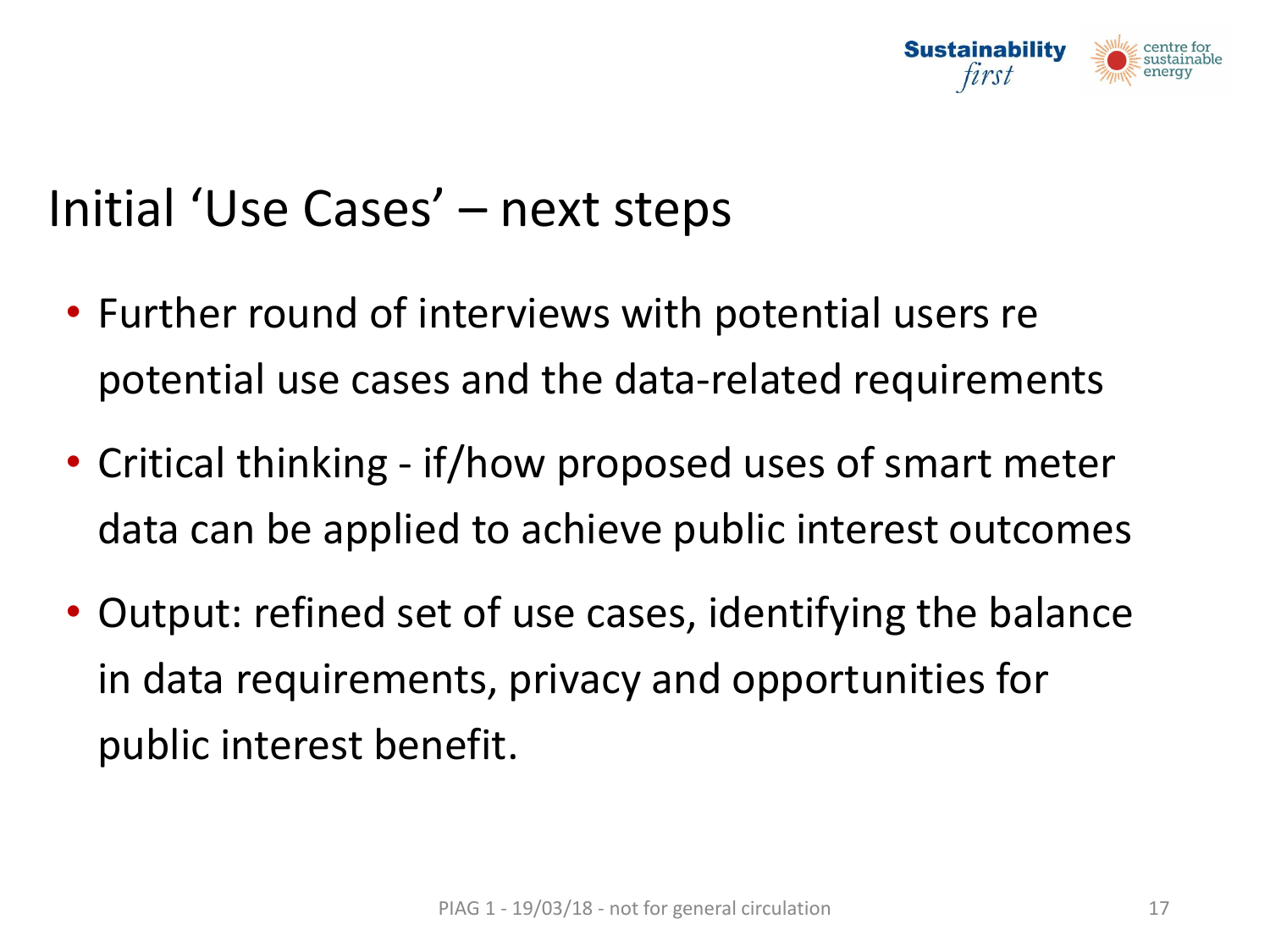

# **On what basis can smart meter data currently be accessed and by whom ?**

### ICO Privacy Rules, GDPR & DAPF

### Maxine Frerk Sustainability First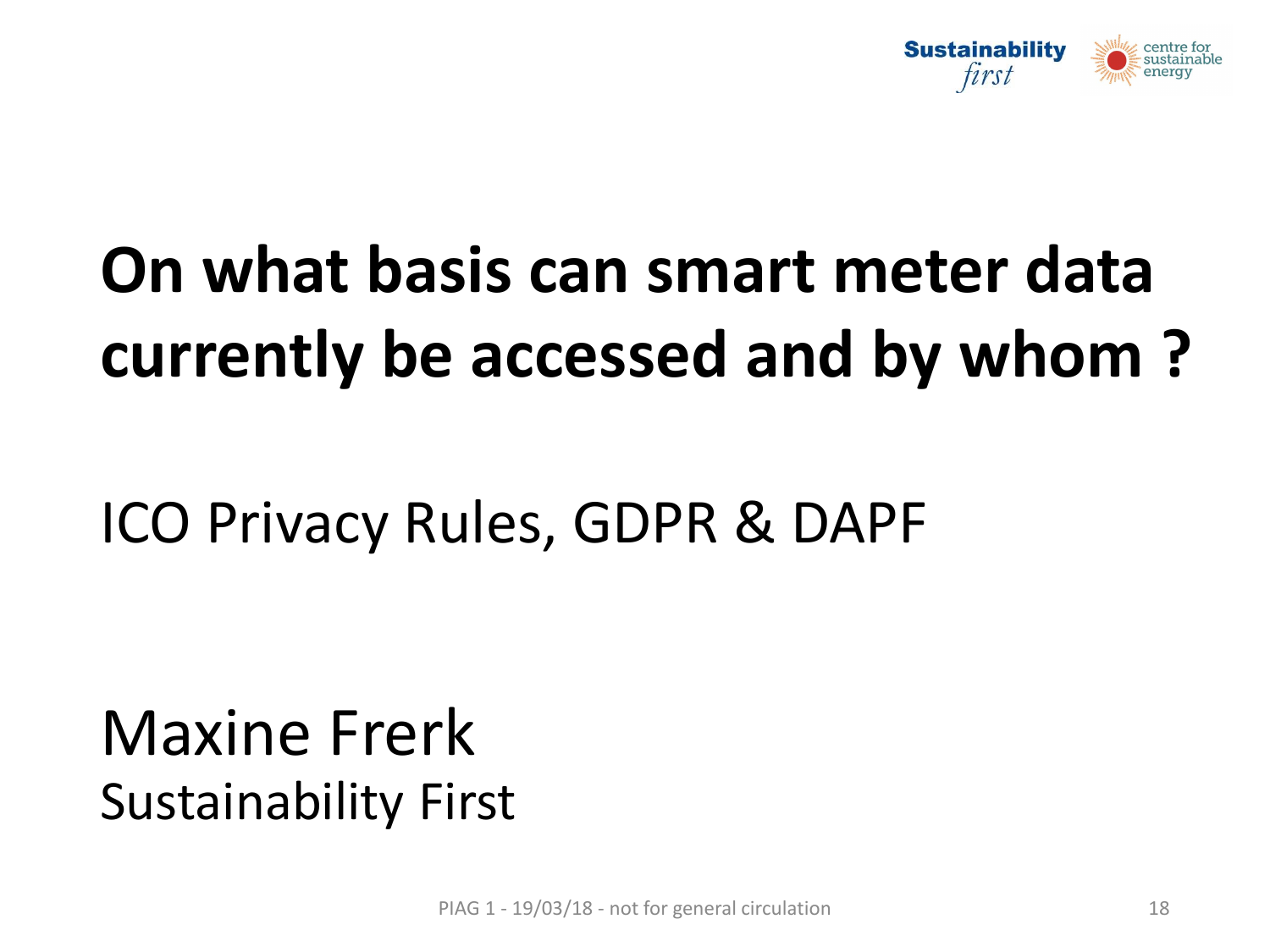

# **Recap – Privacy rules**

- Data Protection Act / GDPR:
	- Data is "personal" if can be linked to an individual
	- Personal data can only be processed with consent or if other conditions are met (eg legal obligation)
	- Data that is suitably anonymised or aggregated so individuals can no longer be identified – no restrictions on use
- GDPR (May 2018)
	- Consent must be explicit (opt in) right to access data pseudonymisation
- Data Access and Privacy Framework
	- Clarifies rights / restrictions for supplier / network access
	- Enshrines principle of third party access (SEC rules re consents etc)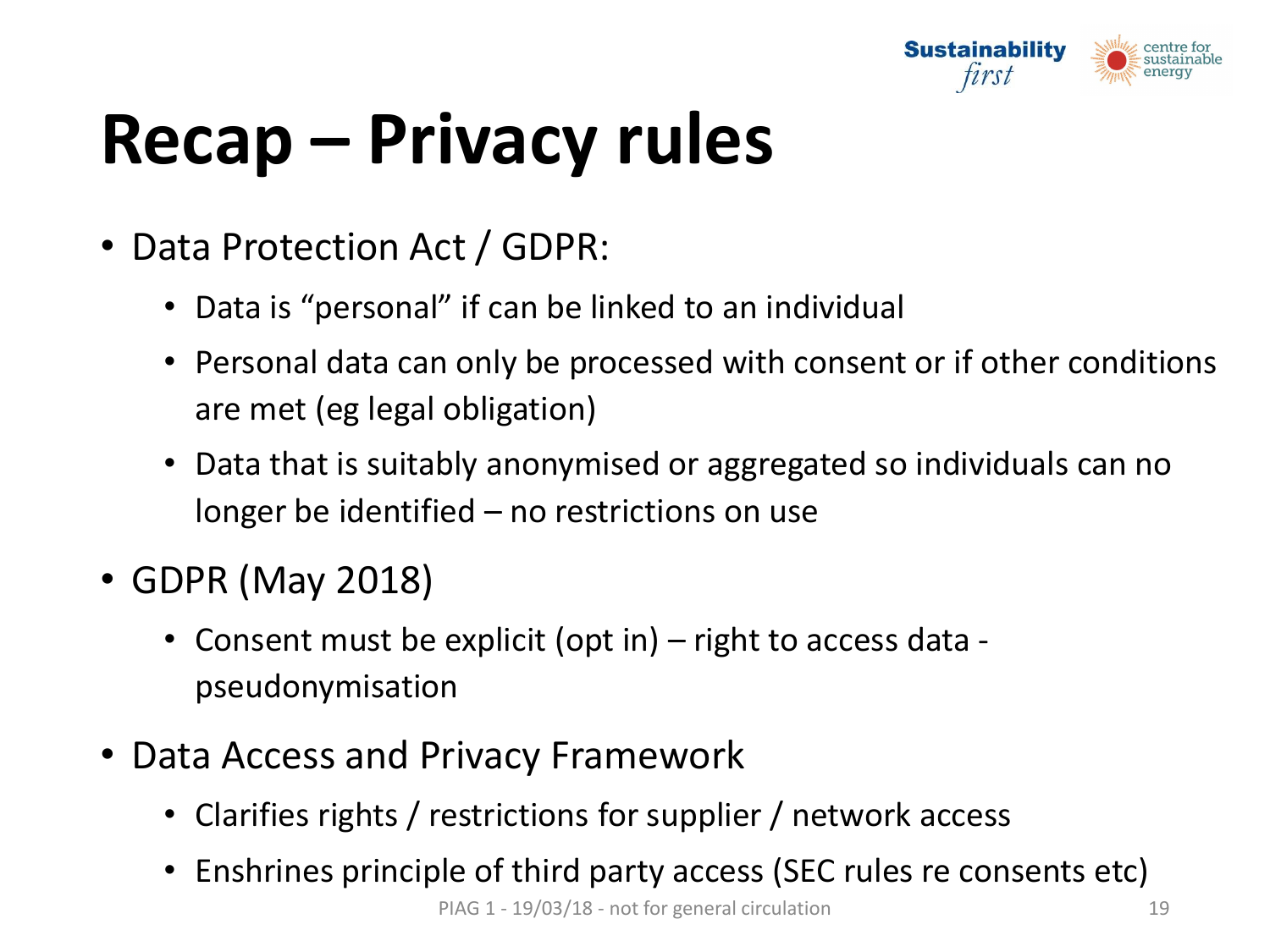

## ICO Guidance on anonymisation - 1

• *"If we assess the risks properly and deploy it in the right circumstances, anonymisation can allow us to make information derived from personal data available in a form that is rich and usable, whilst protecting individual data subjects"*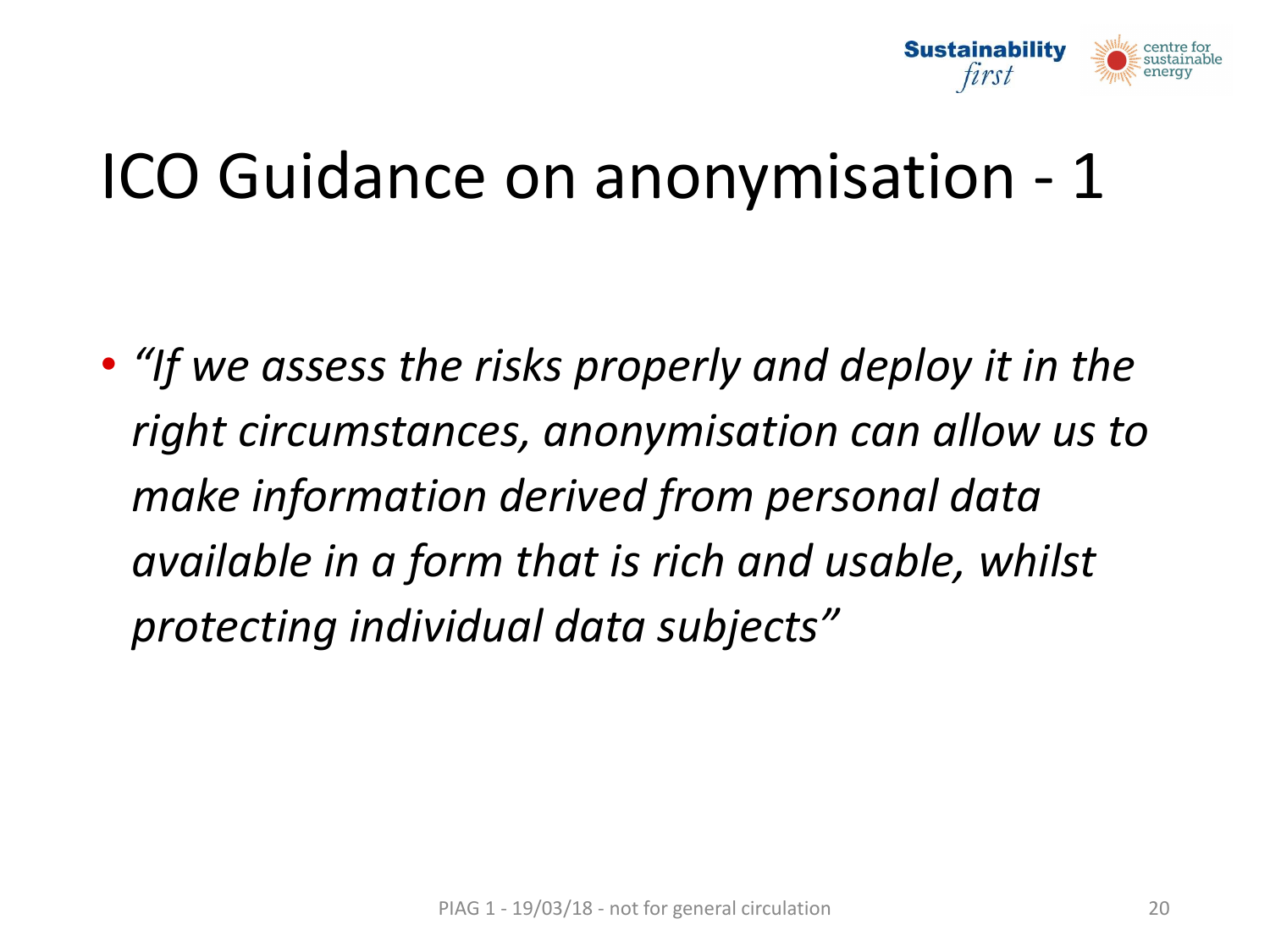

## ICO Guidance on anonymisation - 2

- DPA / GDPR does not apply if data cannot be re-identified back to an individual
- Risk based assessment:
	- Motivated intruder test
	- Pseudonymisation v aggregation
	- Publication v limited disclosure
	- How sensitive is the data
- Consent not strictly needed to create anonymised data but need to reflect on any commitments given when data given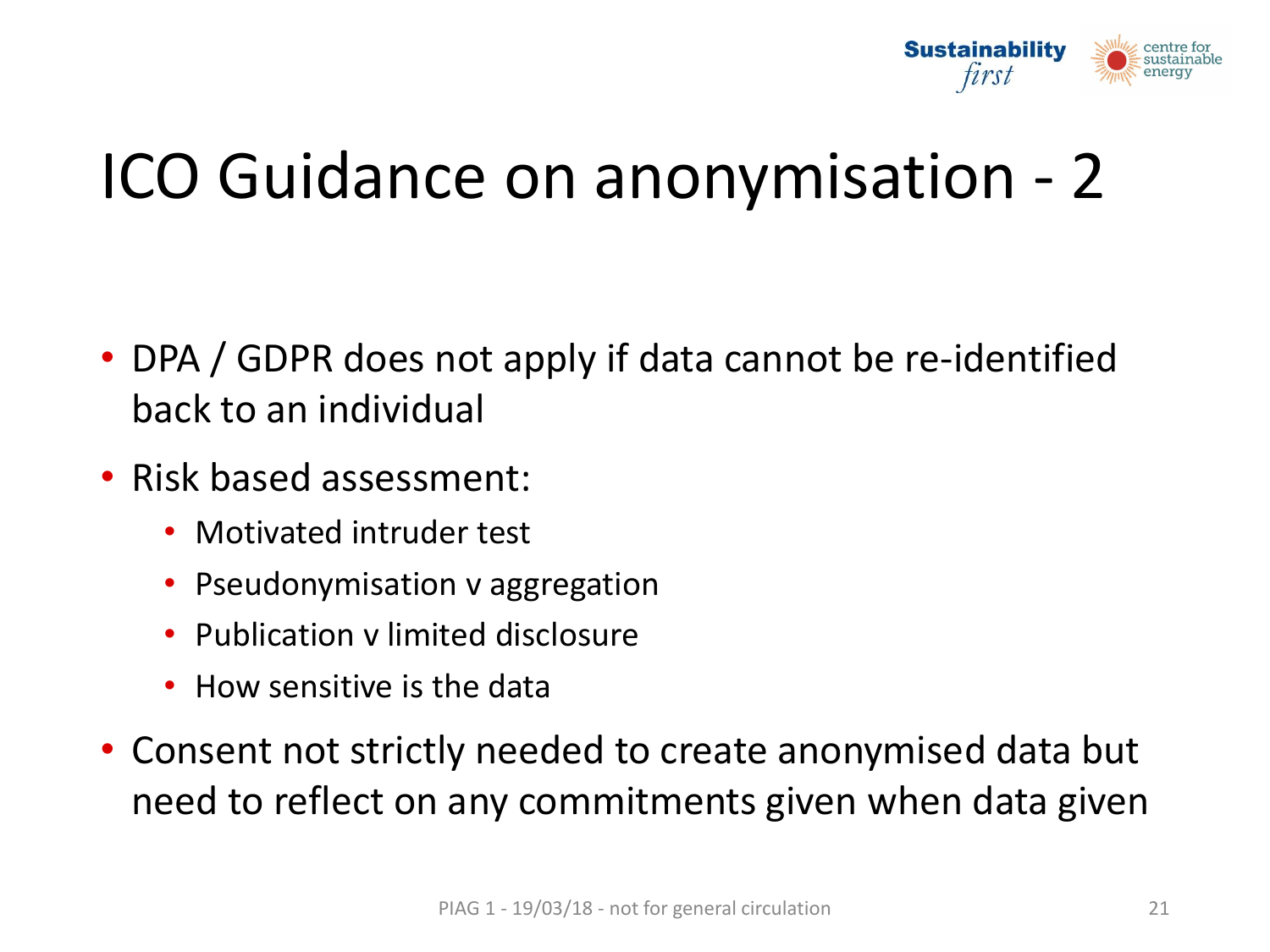

## Privacy rules - discussion

• How do we handle the issue of consent?

Arguably not needed for anonymisation (if data has been collected for another purpose?) – but people agreed to have smart meters installed on a certain set basis.

- How best to engage with privacy advocates / ICO?
- Any expertise within the group on privacy enhancing technologies?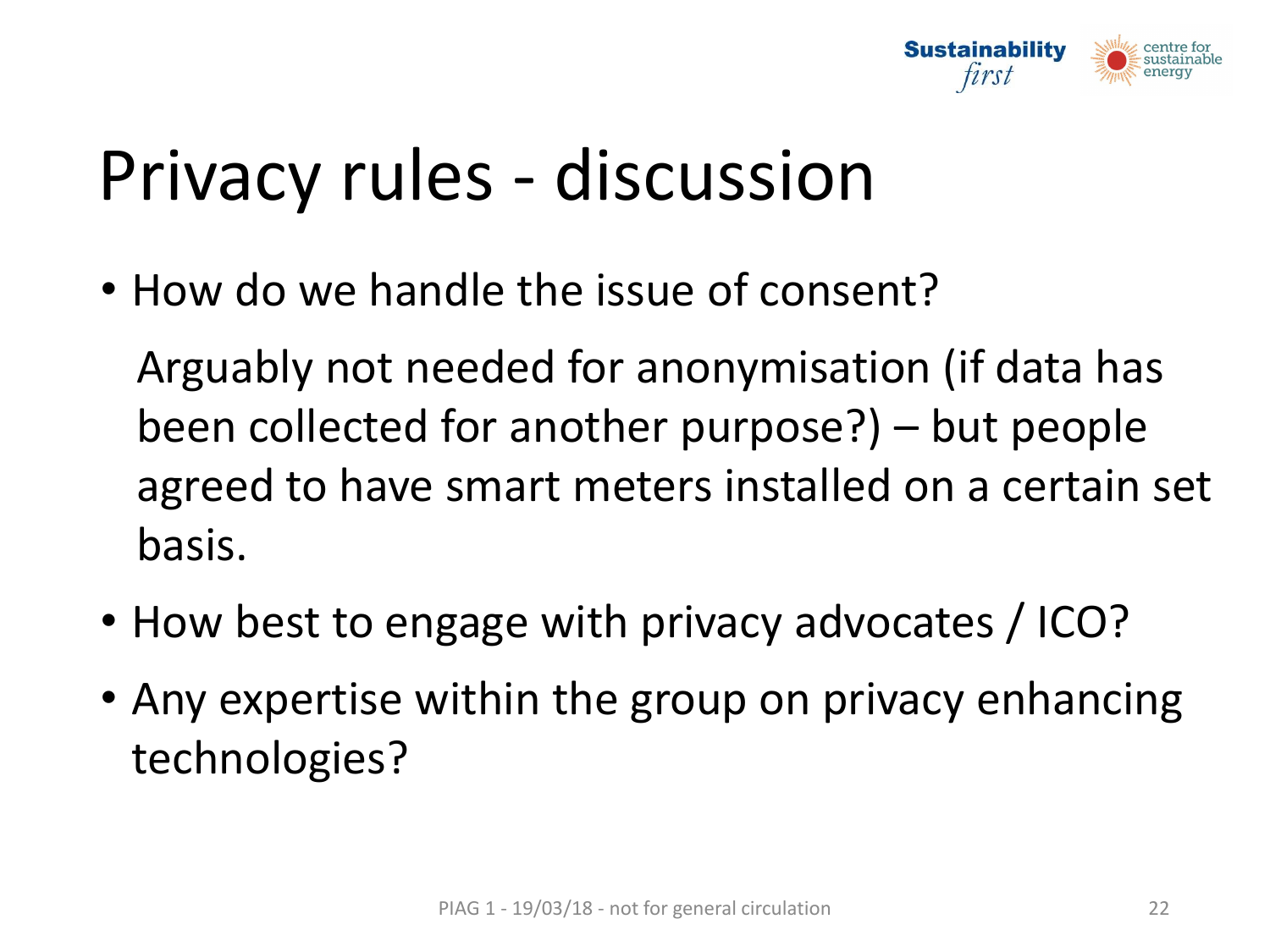

# **On what basis can smart meter data currently be accessed and by whom ?**

Insights from international examples

## Maxine Frerk Sustainability First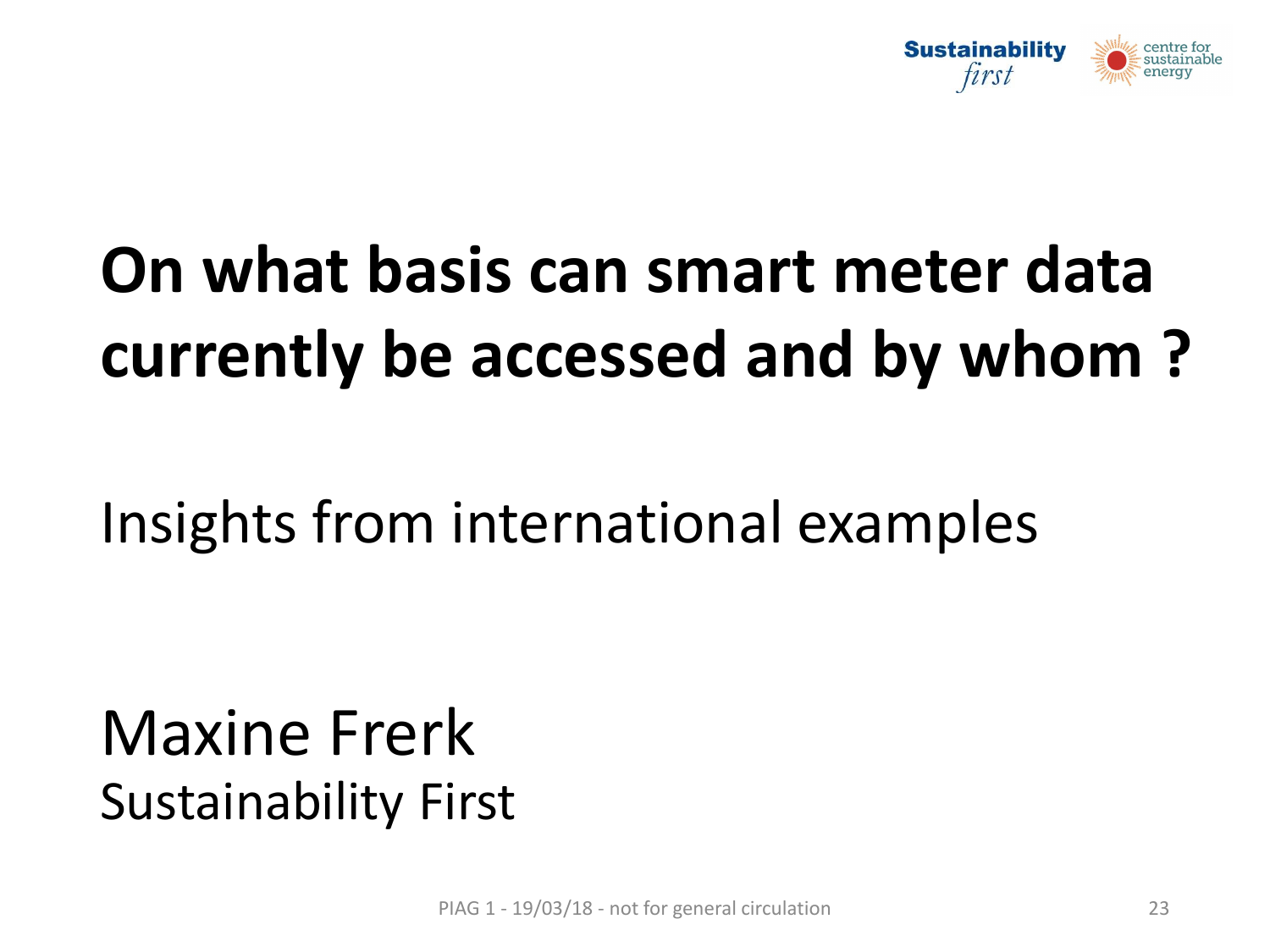

## International Examples - Overview

- US history on 3<sup>rd</sup> party access Green Button
- Now leading the way in providing anonymised / aggregated data for public interest:
	- Publication of high level aggregated data
	- Services to provide half-hourly data on area basis
	- Rules for de-identification eg 15/15
	- Driven by regulators and supported by consumer groups
	- Dependent on utilities having database to draw on
- Europe moving to more centralised databases for switching / settlement – less focus on  $3<sup>rd</sup>$  parties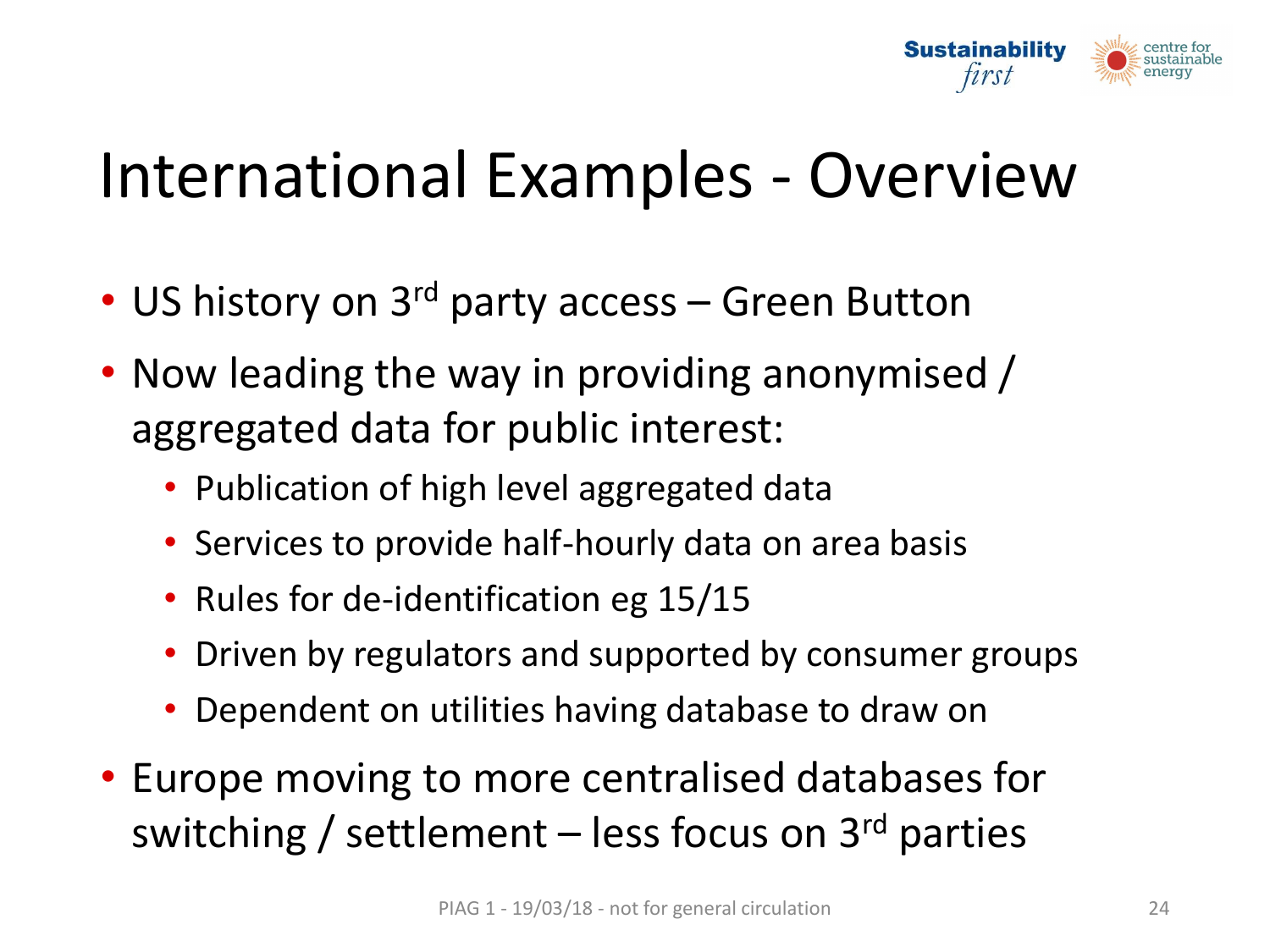

## International Examples – US summary

| State /<br>company            | <b>Granularity</b>   | <b>Anonymised /</b><br>aggregated | <b>Rule for De-</b><br>identification |                                |
|-------------------------------|----------------------|-----------------------------------|---------------------------------------|--------------------------------|
| Illinois -<br>ComEd           | $\frac{1}{2}$ hourly | anonymised                        | 15/15%                                | Paid for<br>service            |
| California $-$<br>PG&E        | monthly              | aggregated                        | 100/15%<br>(zipcode)                  | Published                      |
| California $-$<br>PG&E        | monthly              | aggregated<br>anonymised          | 15/20%<br>100/10%                     | Available to<br>govt inc local |
| Ontario                       | $\frac{1}{2}$ hourly | tbc                               | tbc                                   | Service                        |
| <b>Pecan Street</b><br>sample | Minute by<br>minute  | anonymised                        |                                       | 1000<br>customers              |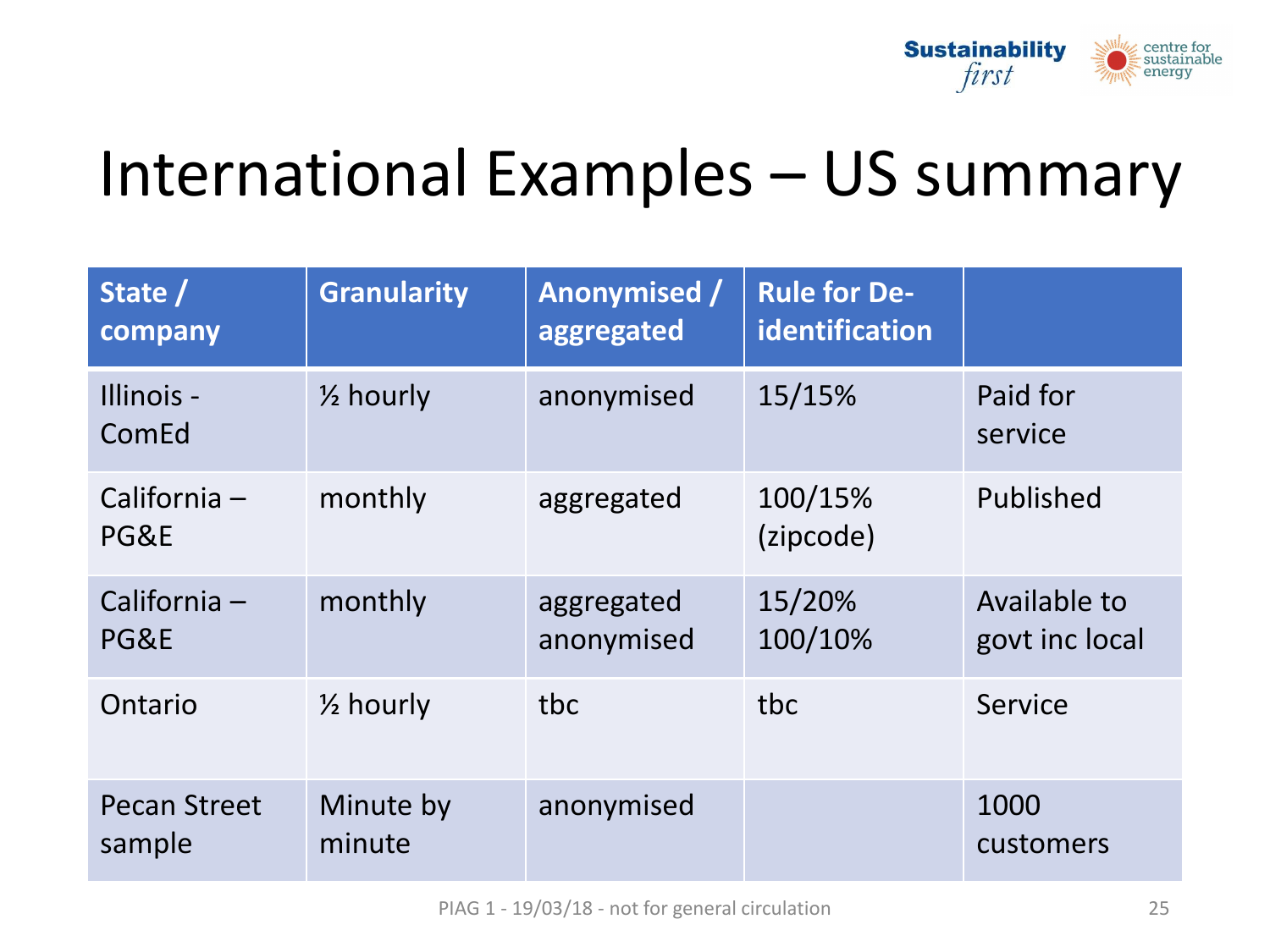

## International Examples – Discussion

- Could public interest benefits be delivered without a central data repository of some sort? Any other technical options?
- Could we envisage moving to having a central data repository of some sort?
	- Public commitment 'that there won't be a central database'
	- Issues being explored e.g. on half-hourly settlement
	- DNO role?
- What else would people like to understand about the US case studies?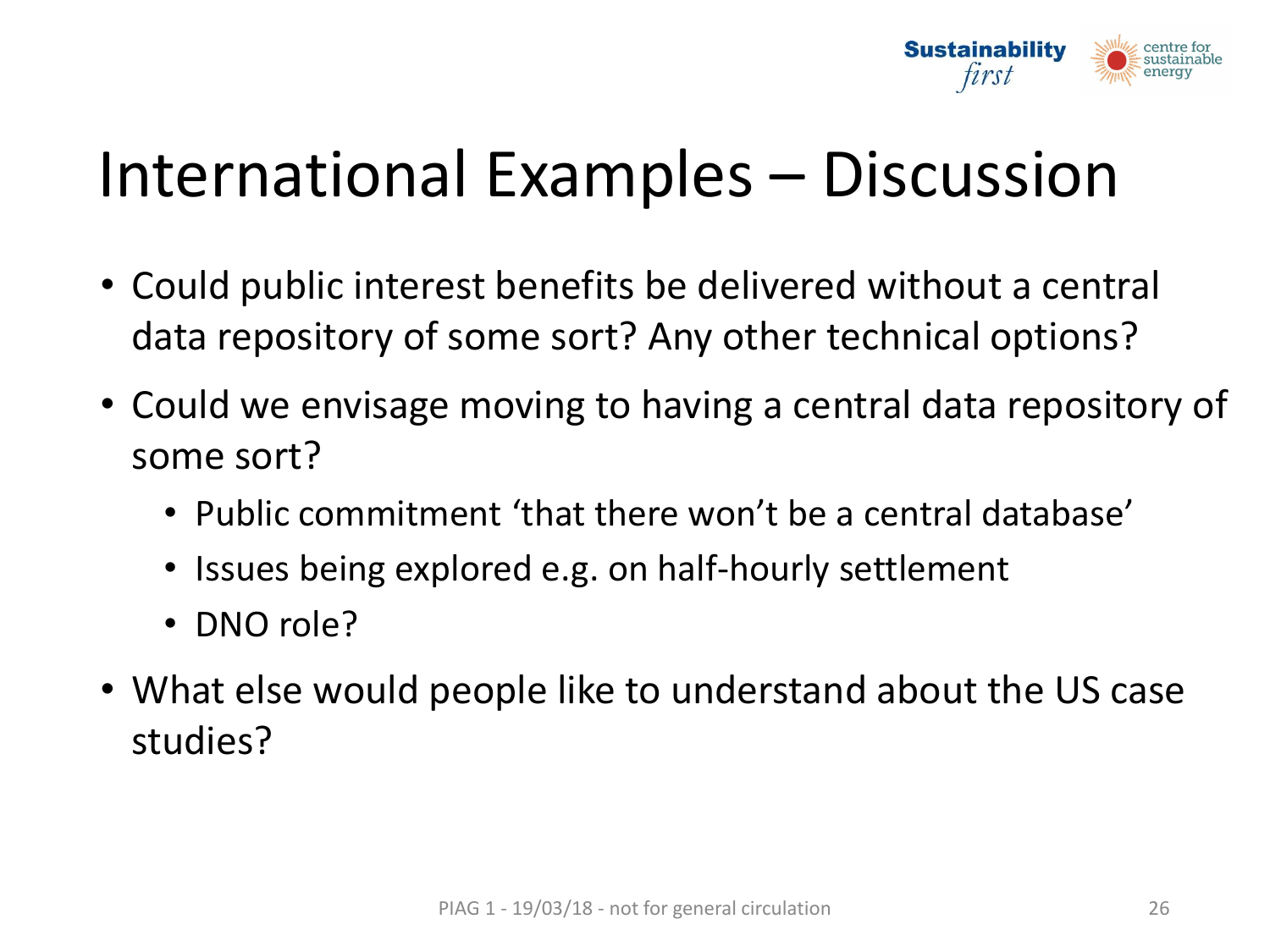

# **On what basis can smart meter data currently be accessed and by whom ?**

#### Treatment of data ethics in other sectors

### Maxine Frerk Sustainability First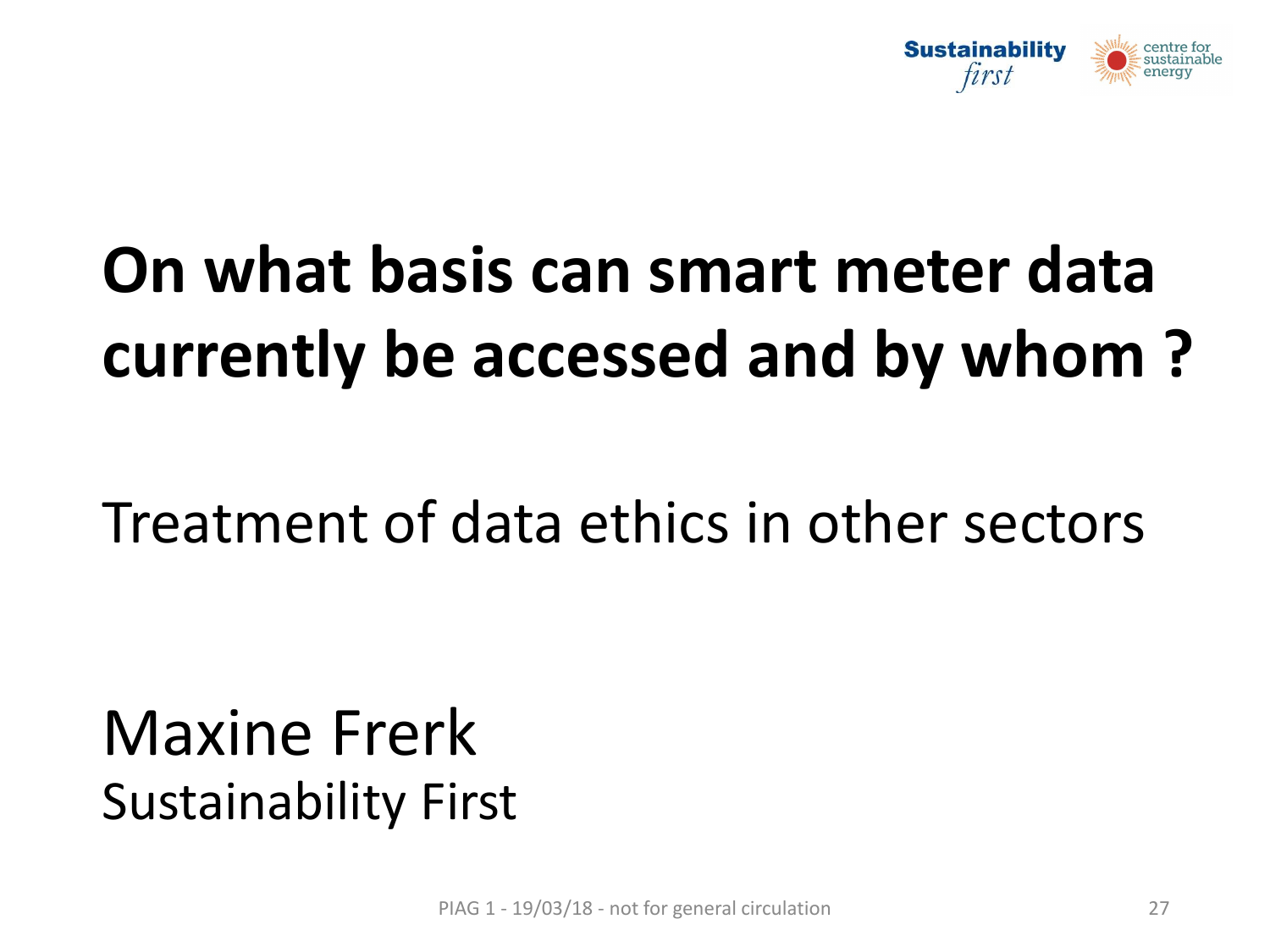

## Other sectors - overview

- Other sectors (e.g. health) have found ways to make data available while protecting privacy:
	- Use of trusted third parties to link data
	- But lessons from care.data on e.g. transparency
- Challenges increasing with big data / AI (e.g. ability to re-identify)
- Leading to growing focus on "data ethics" (principles) and governance rather than rules
- Principles of fairness, transparency and accountability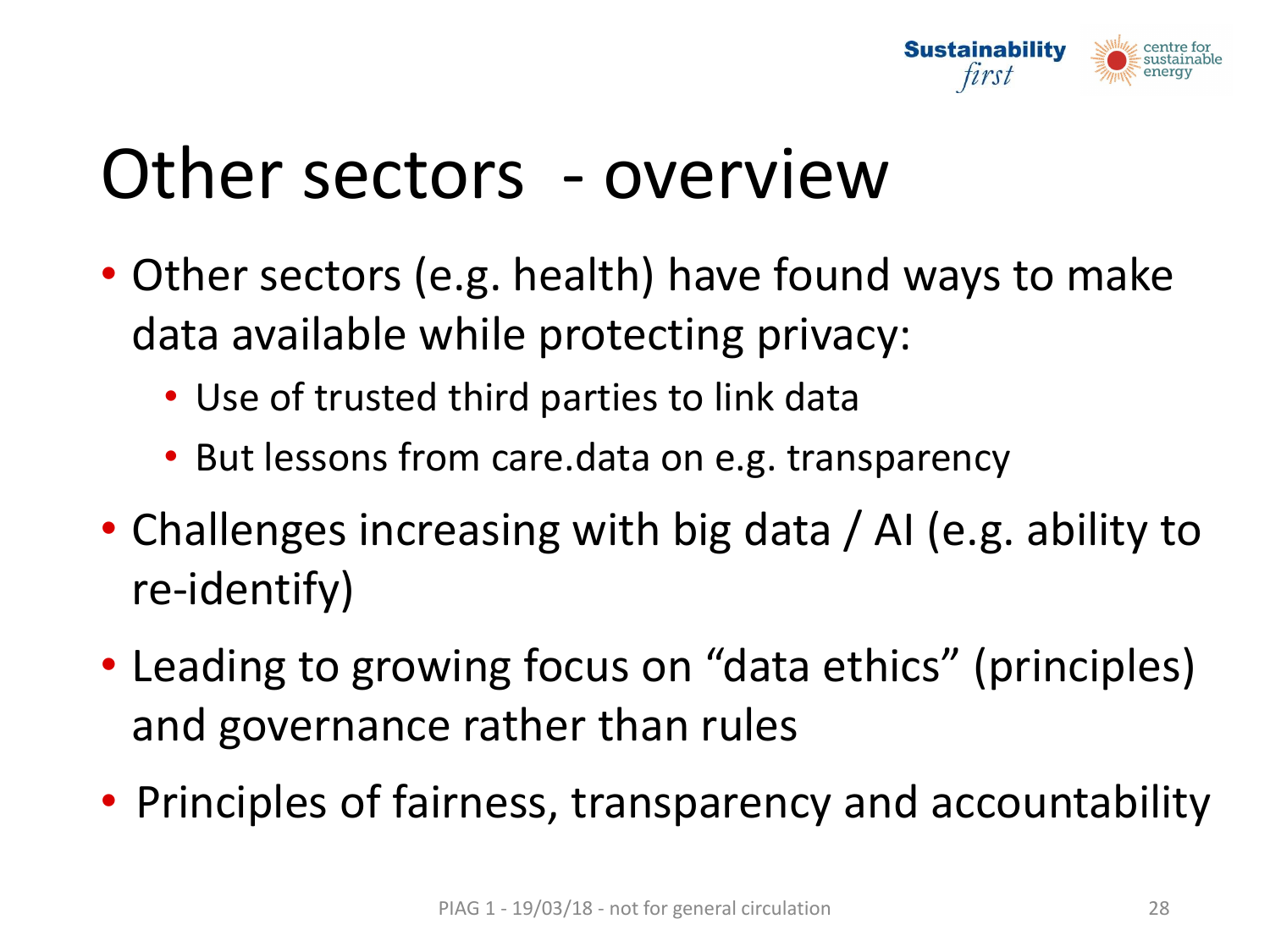

# Other sectors - ADRN example

- Administrative Data Research Network (ADRN)
- Facility to access de-personalised administrative data and link to other data
- Available to researchers broadly defined (but trained)
- Public consultation on founding principles
- Although not personal data still treated as sensitive to protect integrity of process
- Framework (cf "5 safes"):
	- Safe projects
	- Safe people
	- Safe data (and outputs)
	- Secure environments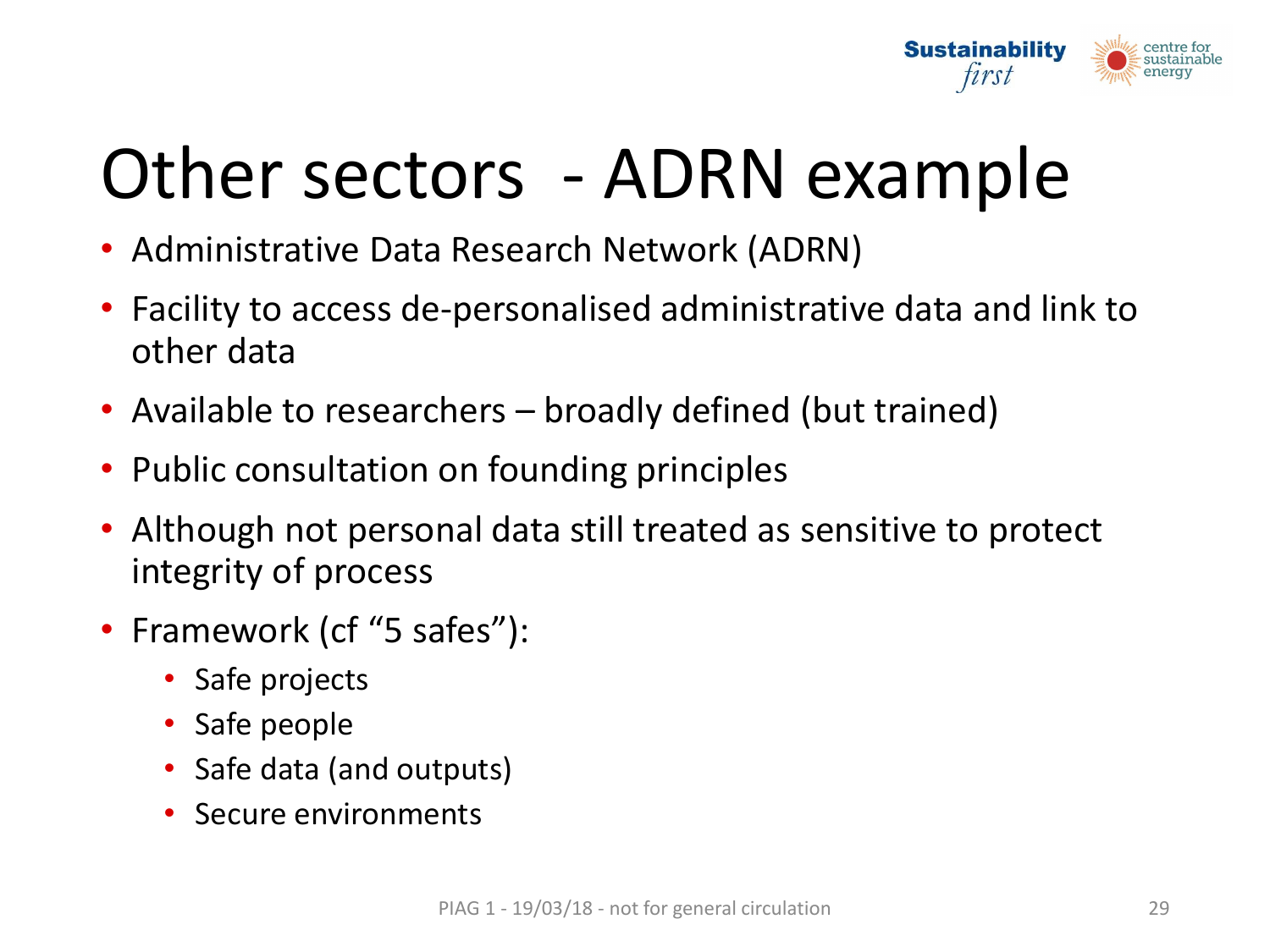

# Other sectors - discussion

- What are the key learnings from these examples from other sectors?
- How does the growth of big data / AI affect the sensitivity of smart meter data?
- Which elements of the principles / frameworks discussed here would be most relevant for a database like the SMRP?
- Should we be arguing for greater governance of data outside 'the walled garden' (or is that beyond the project remit)?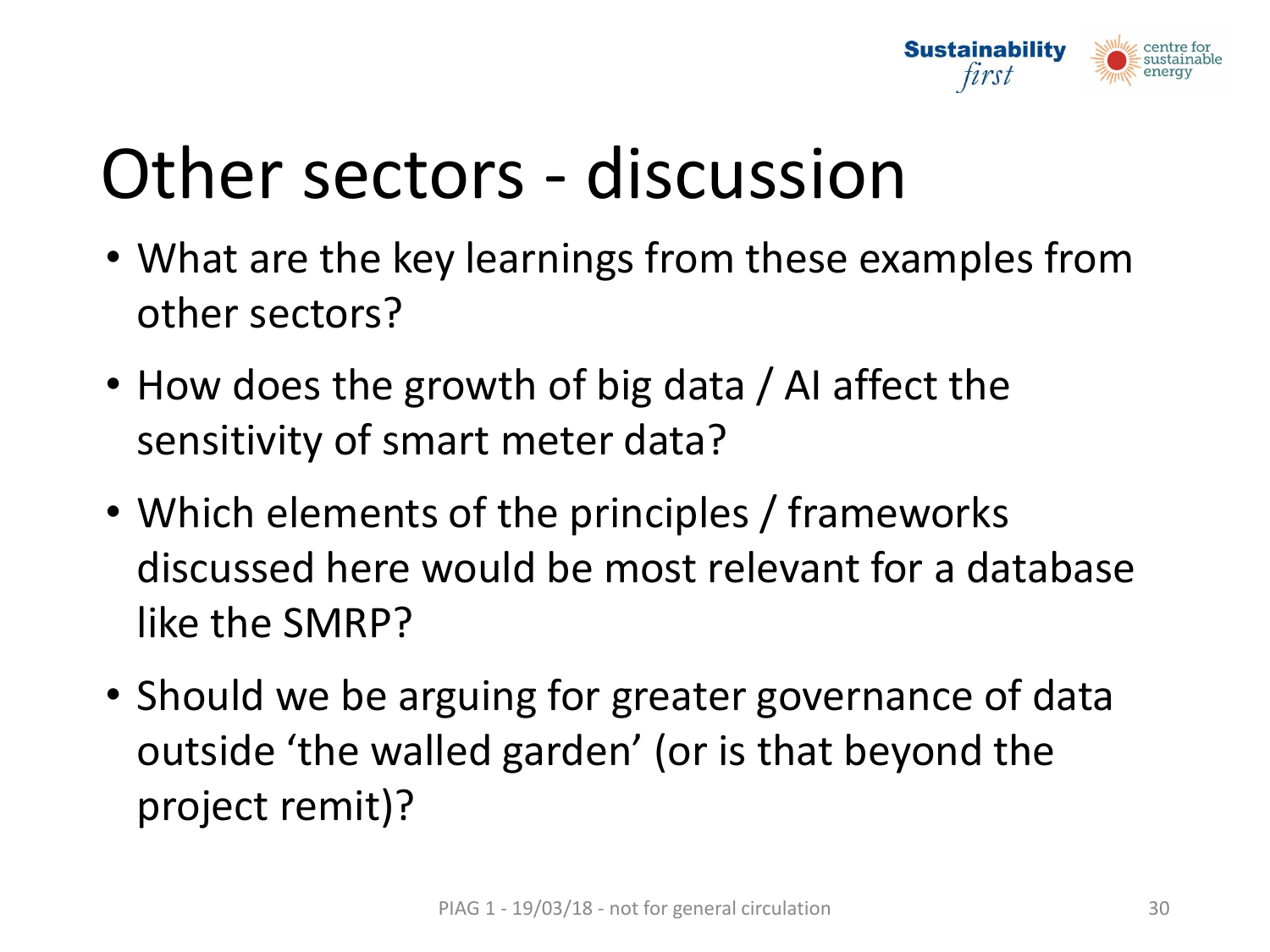

#### Future Workshop Topics & Forward Programme – 1

**Workshop 2 – July 2018** Feed into DAPF review & Ofgem thinking on half-hourly settlement reform

- Use cases
- Data attributes anonymisation & aggregation
- What privacy concerns (if any) flow from the use-cases to inform scoping consumer research?
- Is there a public interest 'driver' for national-level data capture and possible curation?
- What might this mean for the DAPF and approaches to customer consents?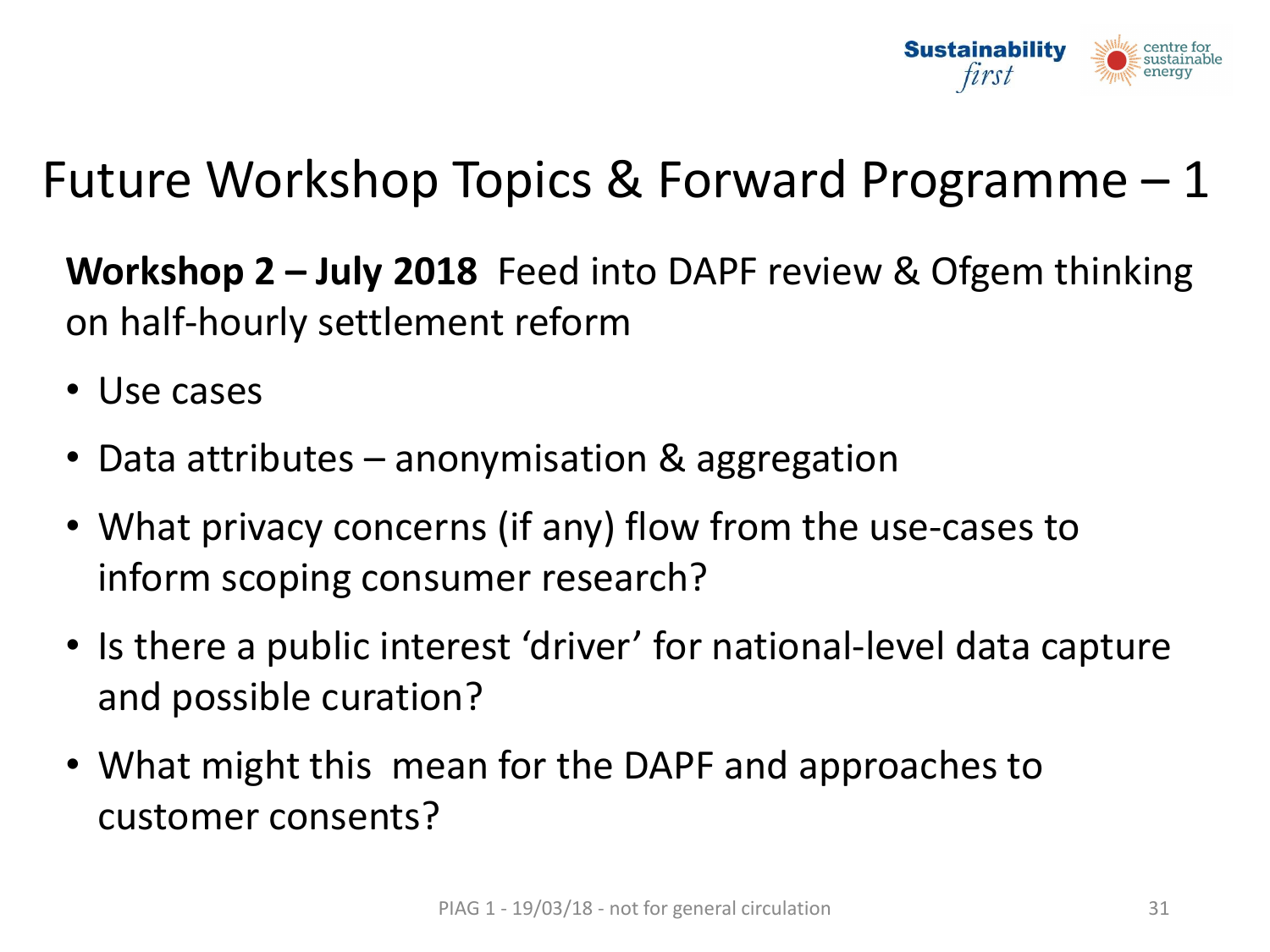

#### Future Workshop Topics & Forward Programme – 2

#### **Workshop 3** – **November 2018**

- Consumer Research
- Privacy vs public interest 'balance' what does this mean for consents ?
- Draft 'Public Interest' Principles & their application
- Possible access routes to smart meter data for public interest purposes
- What capability might be needed to make use of meter data for public interest purposes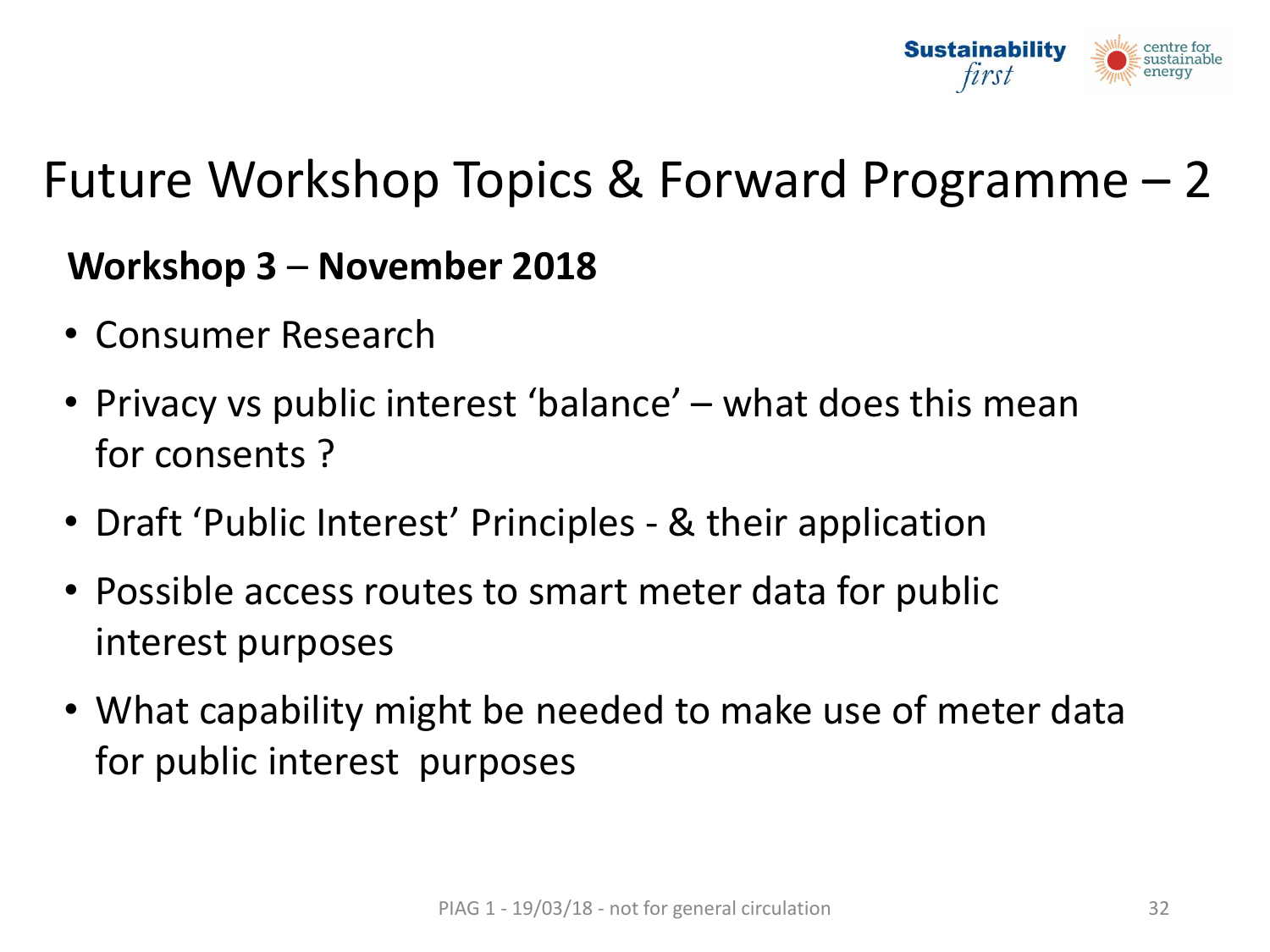

#### Future Workshop Topics & Forward Programme – 3

#### **Workshop 4 – March 2019**

- **Finalise PIAG Principles**  to address what principles might need to be put in place to access smart meter data for public interest purposes for:
	- (1) UCL Smart Meter Research Portal (national) and
	- (2) possible access more widely (sub-national)
- **PIAG Report**  facilitating access to smart meter data for public interest purposes.

May cover issues such as : SMRP – public interest access approaches & rules ; possible support for public interest actors to access data; possible approaches to capacity building and / or curation; CAD pairing in the public interest – privileged access ?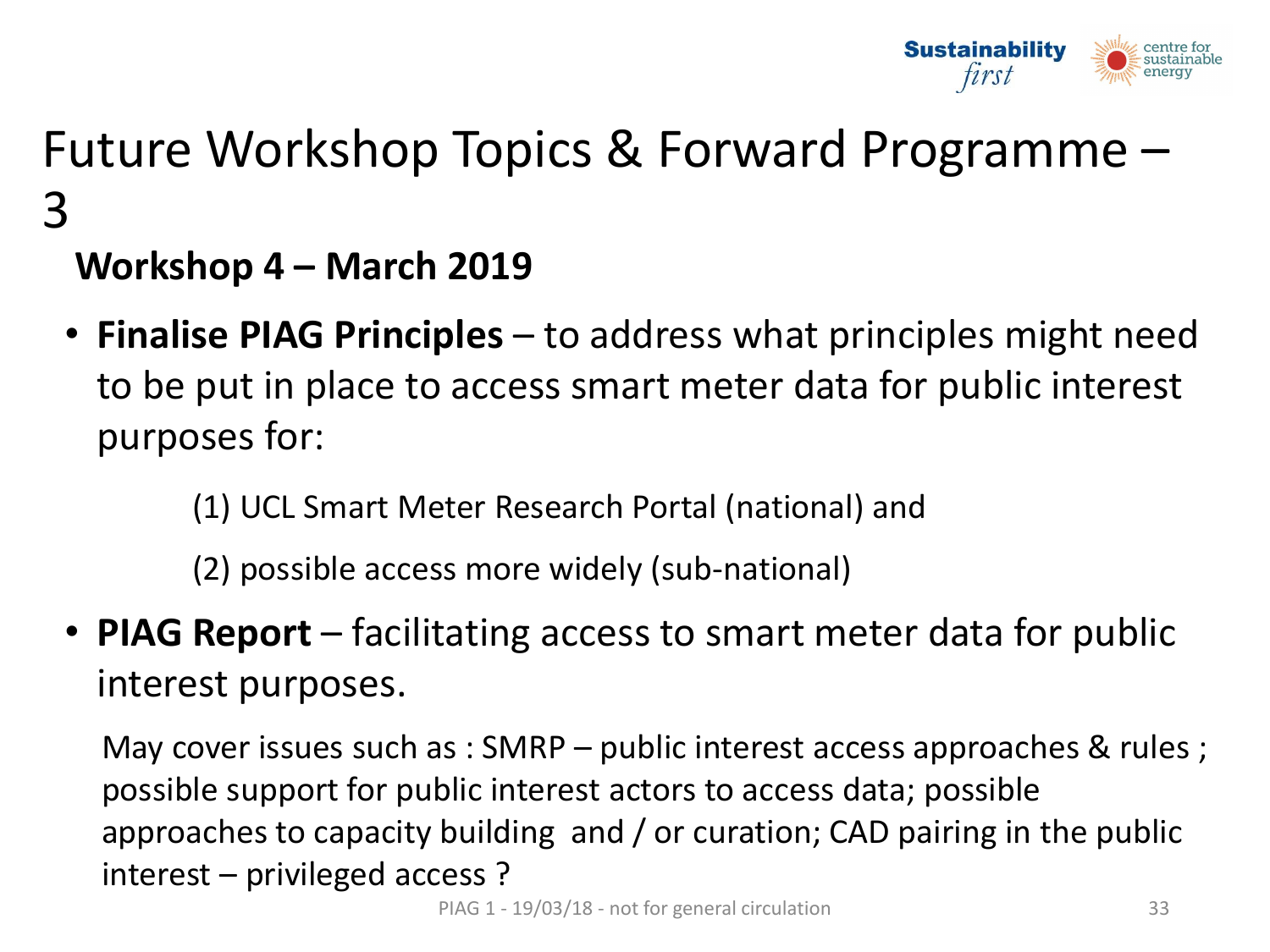



# AoB & Close